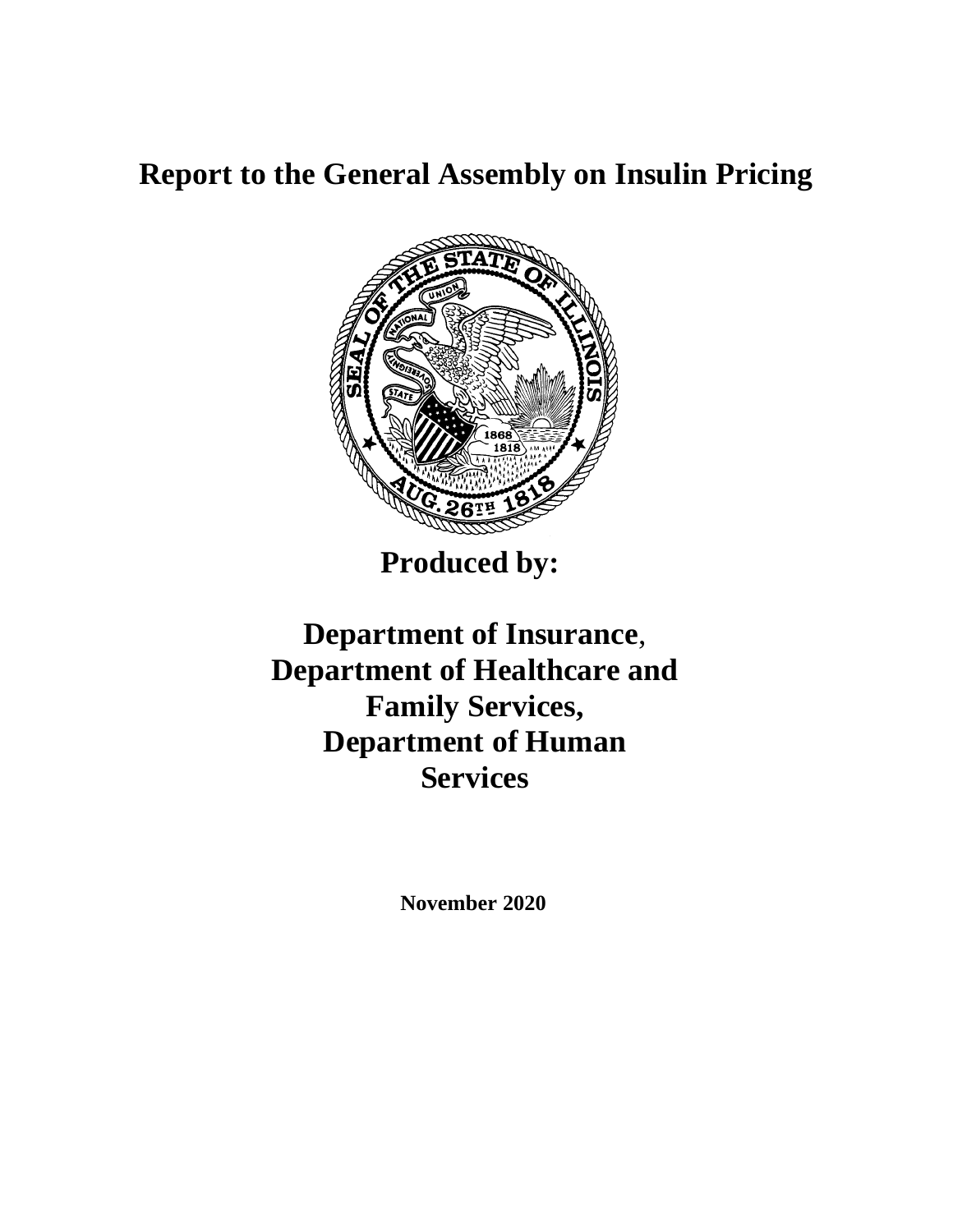





November 1, 2020

The Department of Insurance (DOI), the Department of Healthcare and Family Services (HFS), and the Department of Human Services (DHS) are pleased to submit the Insulin Pricing Report required by 215 ILCS5/356z.42.

Section 356z.42 of the Illinois Insurance Code (the Code) (215 ILCS 5/356z.42) (hereinafter "Section 356z.42") requires the Department of Insurance, in conjunction with the Department of Human Services and the Department of Healthcare and Family Services, to make available to the public a report that details the Department's findings on; (1) a summary of insulin pricing practices and variables that contribute to pricing of health coverage plans; (2) public policy recommendations to control and prevent overpricing of prescription insulin drugs made available to Illinois consumers; and (3) any other information the Department finds necessary.

Respectfully Submitted,

Robert H. Muriel Director of the Department of Insurance

Coma B. Her

Grace B. Hou Secretary of the Department of Human Services

Thuesa Eaglem

Theresa Eagleson Director of the Department of Healthcare and Family Services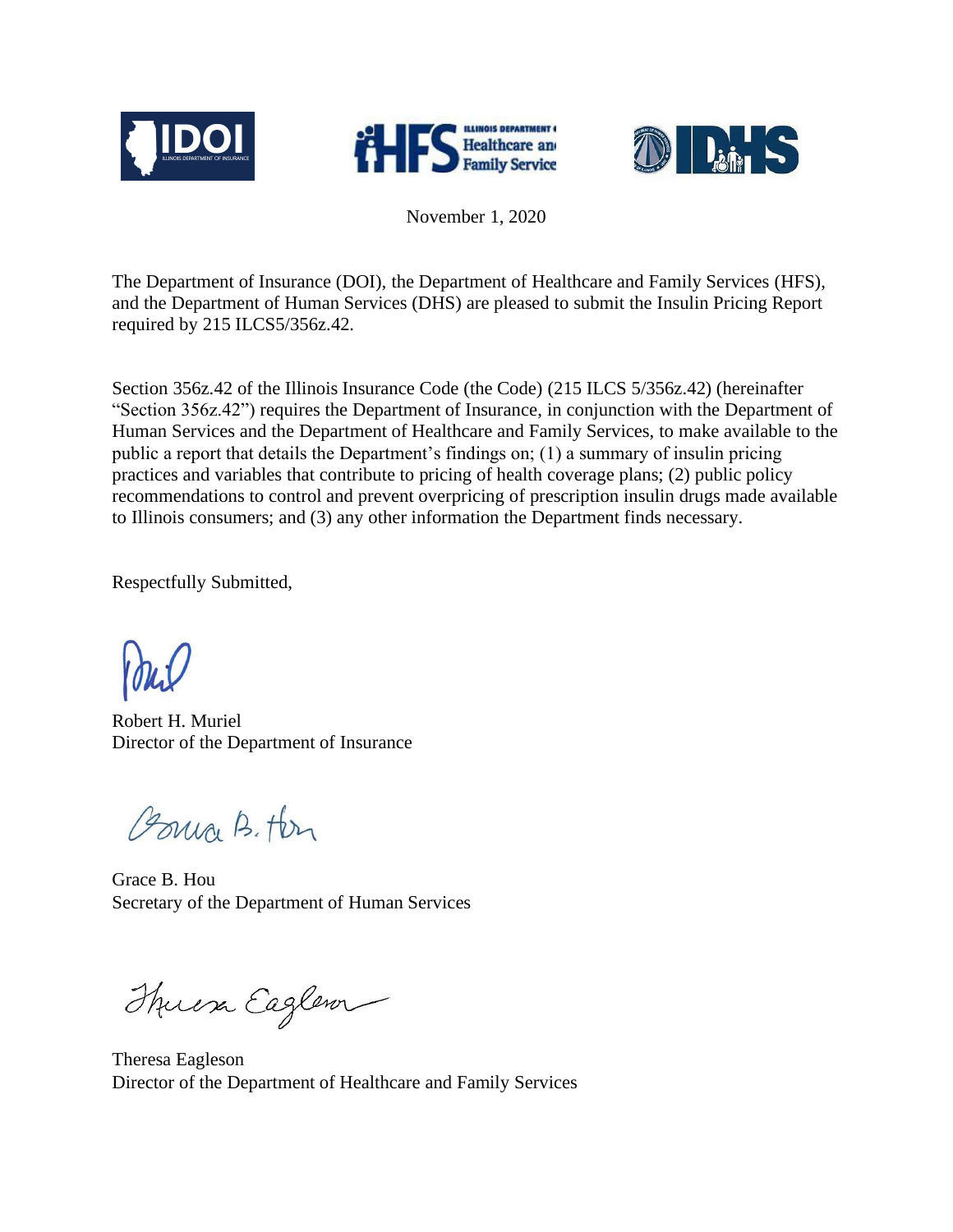# Table of Contents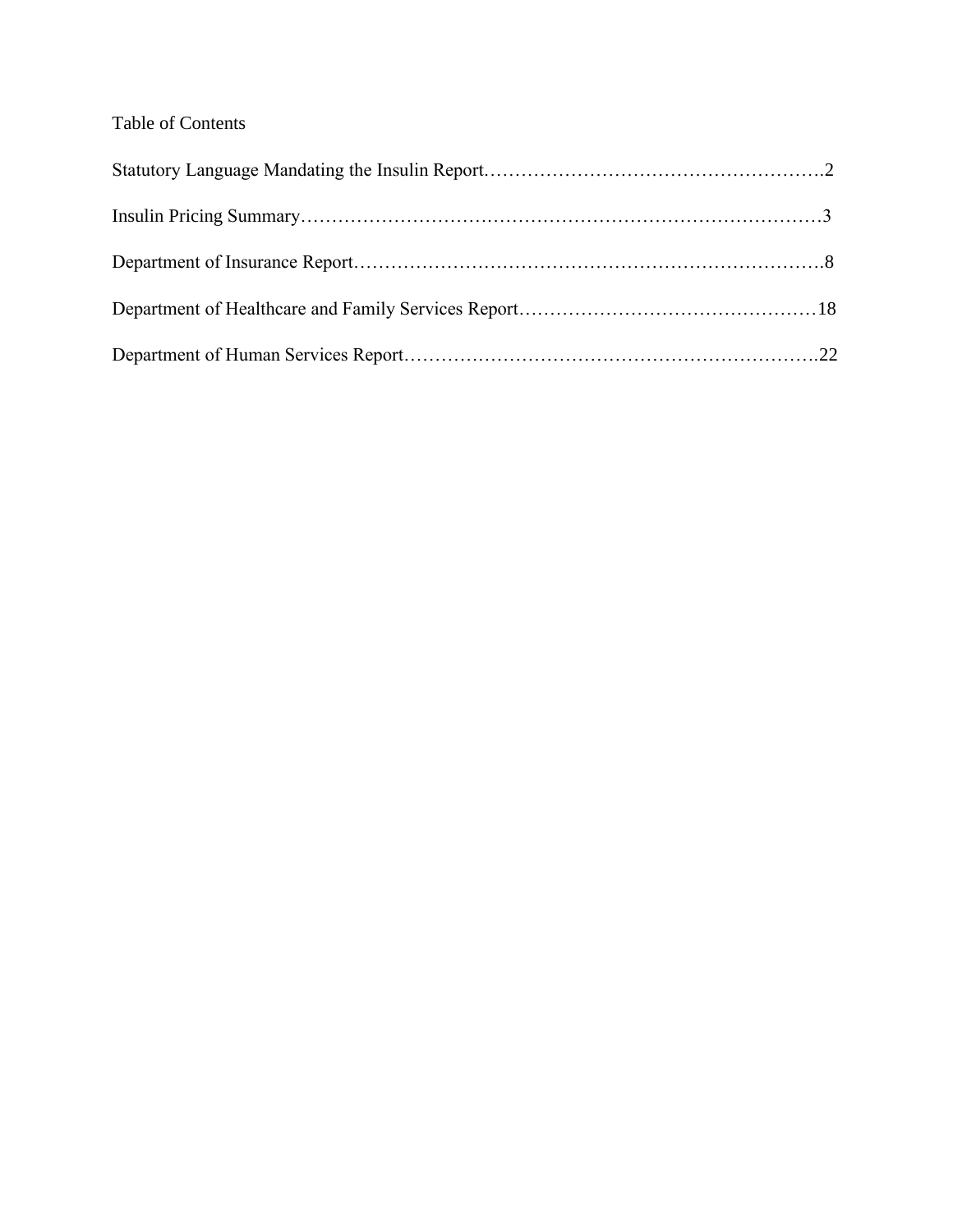#### **Statutory Language Mandating the Insulin Report**

#### **215 ILCS 5/356z.42**

Sec. 356z.42 Insulin pricing report. By November 1, 2020, the Department of Insurance in conjunction with the Department of Human Services and the Department of Healthcare and Family Services shall make available to the public a report that details each Department's findings for the following:

- (1) a summary of insulin pricing practices and variables that contribute to pricing of health coverage plans;
- (2) public policy recommendations to control and prevent overpricing of prescription insulin drugs made available to Illinois consumers; and
- (3) any other information the Department finds necessary. This section is repealed December 31, 2020.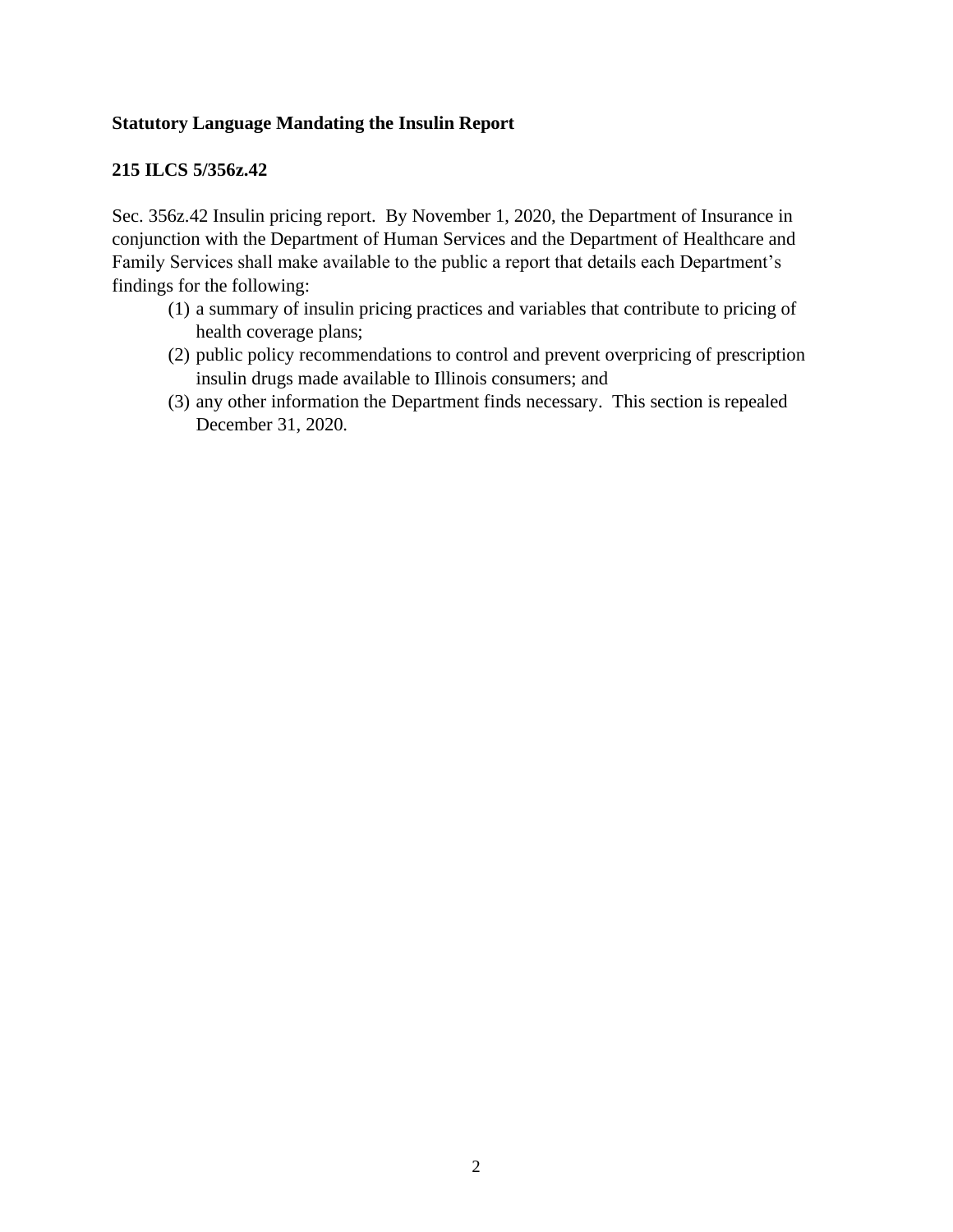#### **Insulin Pricing Summary**

The three agencies (DOI, HFS and DHS) requested that the University of Illinois College of Pharmacy (UIC) provide a general summary of insulin pricing practices and variables that contribute to the pricing of insulin in Illinois.

#### **Background**

There are almost 7.4 million Americans with diabetes who use insulin.<sup>1,2</sup> When evaluating the racial, ethnic and economic backgrounds of these individuals, approximately 20% of African Americans, 14% of Caucasians and 17% of Hispanics with diabetes use insulin.<sup>1</sup> Approximately 24% of adults with diabetes who use insulin are earning below the federal poverty level.<sup>2</sup>

There are only three insulin manufacturers in the United States.<sup>3</sup> These include Eli Lilly, Novo Nordisk, and Sanofi. Insulin was discovered almost 100 years ago. Since that time, many changes have been made such as moving from animal source insulin to genetic engineered formulations. The most popular rapid and long-acting human insulin analogues came onto the market in the 1990s and the patents for most of these products have expired.

After insulin became commercially available, there were a number of improvements in insulin formulation and devices to administer insulin (pens). With each change, new patents were approved by the Food and Drug Administration (FDA). Although some of these patents are for documented innovations, some are for very minor changes. This process of "evergreening" a drug allows manufacturers to use the patent process to their advantage by making minor modifications to their products and extending the patent life.

## **Dramatic increase in insulin pricing**

There has been a dramatic increase in the average list price of insulin over the past 20 years. The list price of insulin has nearly tripled between 2002 and 2013. There are also regular price increases each year from insulin manufacturers.<sup>4</sup>

Another key driver in the cost of insulin is the prescribers' shift to the more expensive human insulin analogs. Although these newer forms of insulin offer some advantages, their benefit over less expensive forms of insulin is still somewhat unclear. The price of both human insulin and the newer human insulin analogues have increased. However, the price difference between the two classes is substantial. Human insulin cost to the consumer is between \$25 and \$100 per vial, while the human insulin analogues are \$180 to \$300 per vial.<sup>5</sup>

## **Net price versus List Price- Why is it important?**

The list price of insulin is what a manufacturer sets as their price for the insulin product. However, there are a limited number of individuals who pay the full list price for any insulin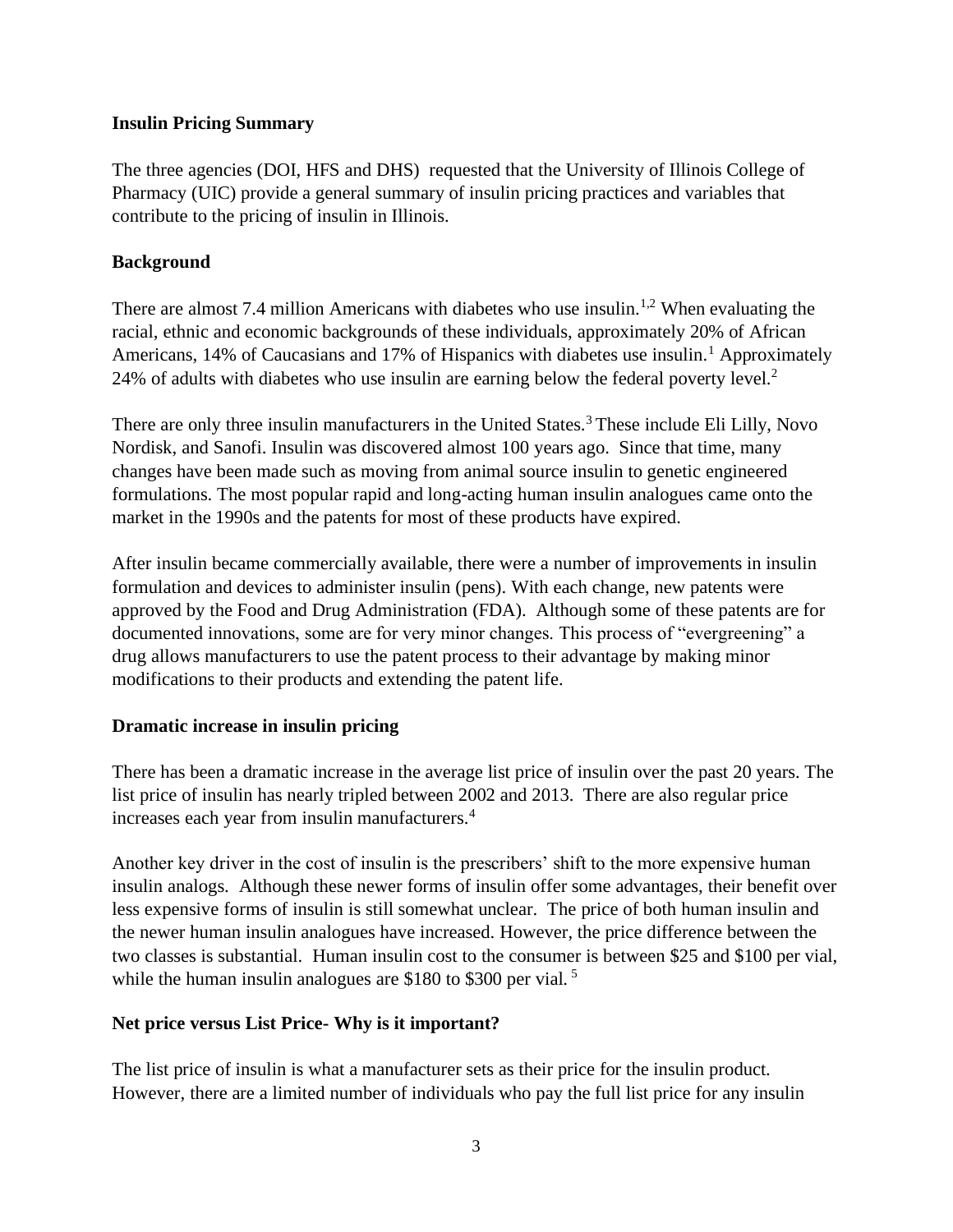(mostly uninsured individuals, those in high-deductible plans and Medicare patients). Rather, most individuals pay a portion of the net price (list price minus any pharmacy discounts and any rebates paid to Pharmacy Benefit Managers (PBMs). An interesting development over the past few years is that there is a much slower increase in net price of insulin compared to list price. One report (shown below for an insulin analogue product) demonstrated a 252% increase in list price from 2007 to 2016 with only a 57% increase in net price.<sup>6</sup> The uninsured, Medicare and individuals in high-deductible plans are the ones shouldering this large increase in full price. They are the least likely to be able to afford the high cost.

#### **Figure 1**

Pricing shift in insulin analogue product<sup>6</sup>



The large gap between list price and net price is the negotiated discounts and rebates to PBMs and other stakeholders. A manufacturer will negotiate with a PBM to have their products listed on a lower-cost tier. Since PBMs are responsible for the formulary design of many plans, they determine what products are on the lowest-cost tier and thus more accessible for patients. In the United States, PBMs oversee the prescription coverage of over 260 million individuals.<sup>7</sup> Seventy percent of the claims are managed by just 3 PBMs (CVS Caremark, Express Scripts and Optum Rx). Because of their significant purchasing power, these PBMs have a strong negotiating power. Although PBMs pass their cost-savings to their customer (health-plans), they retain a percent of the rebate. There is conflicting information on what percent of the rebate is retained by the PBM; however, this information is confidential.

#### **Impact of formulary changes**

The American Diabetes Association Working Group reported that when PBMs make formulary changes based on rebate negotiations, there can be a financial as well as a clinical impact in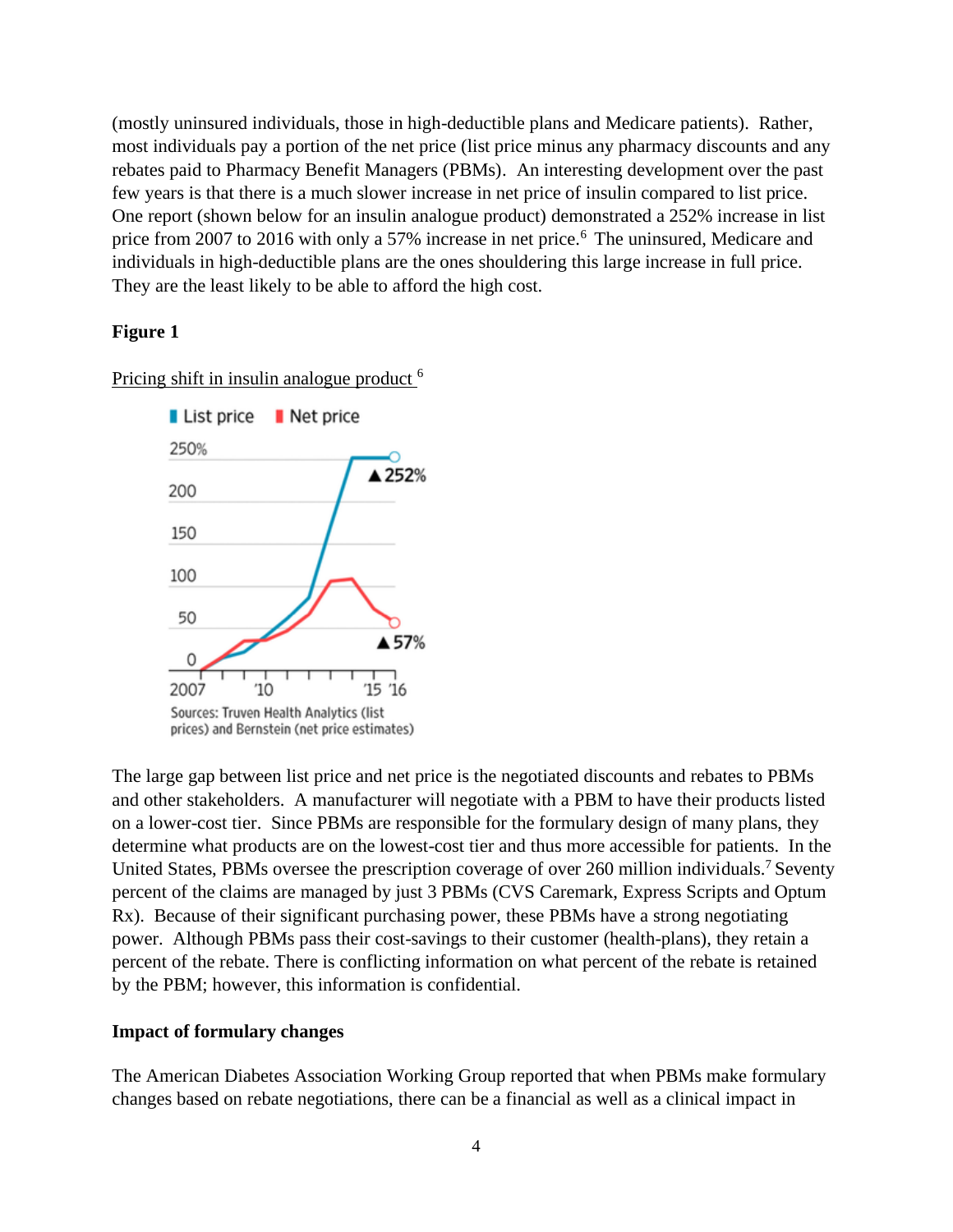persons with diabetes.<sup>7</sup> PBMs frequently exclude more costly insulins from the formulary. That includes insulins made by manufacturers who offer the lowest rebate. These more "costly" products are often moved to higher tiers in a health-plan with a much higher patient co-pay. Formulary rule changes that are based on cost alone result in what is called "non-medical switching". These changes can occur year to year or sometimes more frequently. These actions result in patients having to switch to different insulins which may result in changes in dosing or frequency of administration. If a patient has a higher out-of-pocket expense for insulin, it has been reported that they may be less adherent or try to stretch their insulin by skipping doses. This has been reported in the survey done in Illinois of persons with diabetes.

#### **The complex insulin supply chain**

The supply chain for insulin is extremely complex and is not transparent.<sup>7</sup> The PBMs negotiate with manufacturers to receive the highest rebate. The PBMs negotiate with health plans and pharmacies to determine what they will pay the pharmacies for insulin and how the rebate will be shared with the health-plans. The problem with the current model is that most of these negotiations are confidential. The manufacturer does not know how the dollars flow from the PBMs to the health-plans and the health-plans do not know always how much the manufacturer rebate is with the PBMs. In the majority of cases, discounts and rebates negotiated between PBMs and manufacturers and between PBMs and pharmacies are confidential. Even PBM client health-plans are not privy to many of these negotiations, nor do they know the net price of insulin. There is a need for this contracting and rebate process to be more transparent to determine where there are opportunities to reduce the overall cost of insulin products to consumers.

#### **Figure 2**

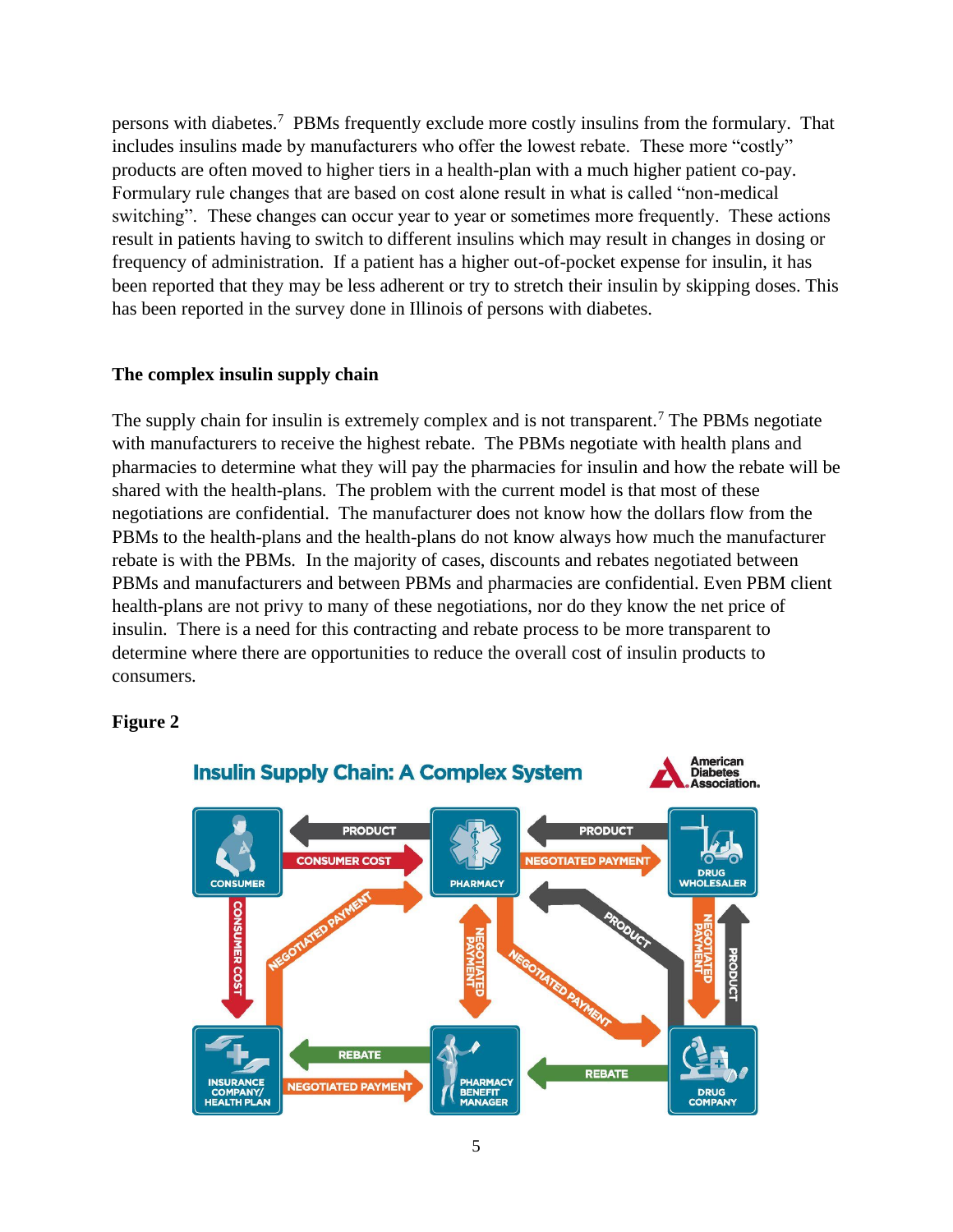#### **Insulin biosimilars**

The development of insulin biosimilars is a complicated process. A biosimilar drug is a biological product that is highly similar in structure and function to a product already approved by the FDA, known as the reference product. Producers of biosimilars use manufacturing techniques that are similar, but not identical to those used by the original patent holder. Thus, although a biosimilar and its reference insulin product will have the same amino acid sequence, they may differ slightly in their more subtle molecular characteristics and clinical profiles. The complex and expensive manufacturing process for insulin biosimilars, as well as the regulatory requirements, have slowed the development of these products.

In March 2020, the FDA made a change in the regulatory process and now permits insulin biosimilars to be approved through the more streamlined Biologics License Application (BLA) process. In June 2020, Semglee® was approved through the BLA. It is similar to Lantus; it has the same protein sequence and has a similar glucose-lowering effect. The next step of approval from the FDA is to go from a biologic classification to biosimilar. To be deemed a biosimilar, a drug must meet additional requirements to be deemed interchangeable.

It is expected that biosimilars will not have a major impact on insulin pricing until there are a number of products on the market resulting in more pressure on the brand manufacturers to lower price.

#### **How are patients impacted by insulin pricing**

A recent study from the Diabetes Daily included 1,700 people with diabetes.<sup>8</sup> The report included 57% of individuals with type 1 diabetes and 43% with type 2 diabetes. Over 44% of the people who responded to the survey struggled to afford insulin in 2019-2020. Approximately 25% of those who struggled make between \$25,000 and \$50,000 per year. Over 60% of survey respondents paid less than \$300 per month for insulin and 80% paid less than \$500 per month.

One barrier to care is that many individuals have no idea how much their insulin will cost when they arrive at the pharmacy.<sup>8</sup> In this survey, 79.2% of people indicated they did not know the cost for their insulin when they arrived at the pharmacy. In addition, 70% of these individuals were not able to fill the prescription due to high cost. This survey reported 68% of respondents altered the way they used insulin to save money. Individuals increased exercise to reduce insulin need, reduced their insulin dose or skipped doses.

#### **Bringing the insulin pricing problem to Illinois**

To determine what the impact of insulin pricing is on persons with diabetes in Illinois, two surveys were conducted as part of this report. One survey targeted pharmacists and diabetes educators while a second survey focused on concerns of individuals with diabetes or their caregivers. These surveys were distributed through the Illinois Pharmacist Association and Illinois Council of Health-System Pharmacists, as well as the American Diabetes Association.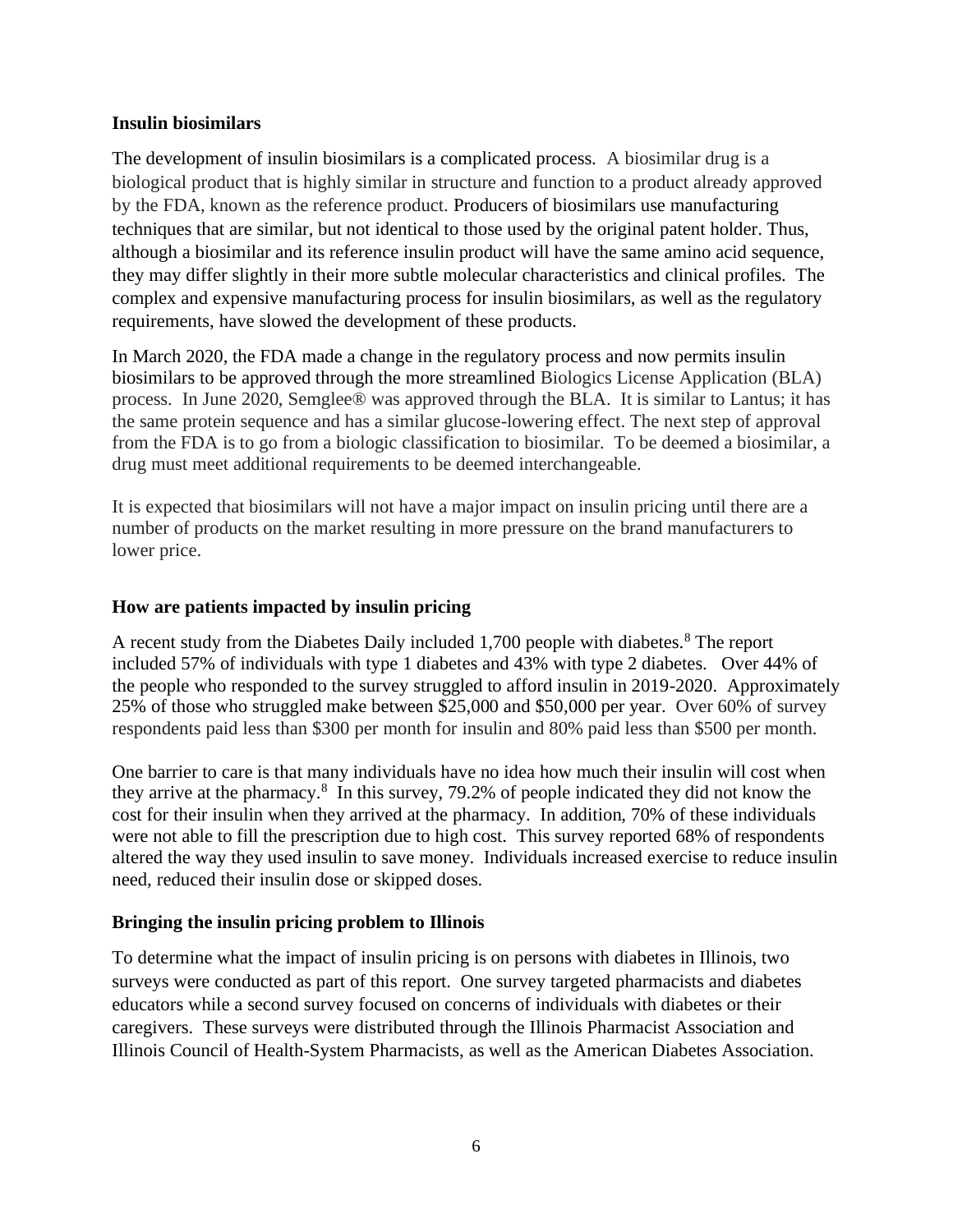#### Pharmacists and Diabetes Educators

The results of these surveys indicate that pharmacists primarily (71%) dispense the more expensive human insulin analogues to their patients receiving insulin. It was not surprising to see that pharmacists and diabetes educators indicated that 96% of their patients experienced a non-medical switch of insulin. When patients were switched, pharmacists and diabetes educators reported that 86% had or may have had a need to change insulin doses. Ninety five percent of respondents indicated that they have had prescribers change insulin products due to cost. When asked about patients stretching their insulin doses, 75% stated that they had patients who did that. (see chart below)

**Have you had patients take less than the prescribed dose of insulin so their insulin supply would last longer?**



#### Persons with diabetes or caregivers

When evaluating the responses from individuals with diabetes, some interesting patterns emerged. When asked if ever had to choose between insulin and other basic needs, like groceries or rent, 26% (23) responded yes while 20% indicated they had to choose between insulin and utilities (heat, air-conditioning). Approximately 25% (22) indicated that they had rationed insulin in order to save money.

## **Conclusion**

The current insulin supply chain process is complex and involves many stakeholders. The negotiations of these stakeholders are not transparent. The PBMs have an extremely strong negotiating power due to confidentiality. The rebate and pricing structure of insulin encourages continued high list prices for insulin. People with diabetes are harmed from the high list price of insulin and often have high out-of-pocket expense. People with diabetes have reported skipping doses or using lower doses to stretch their insulin supply.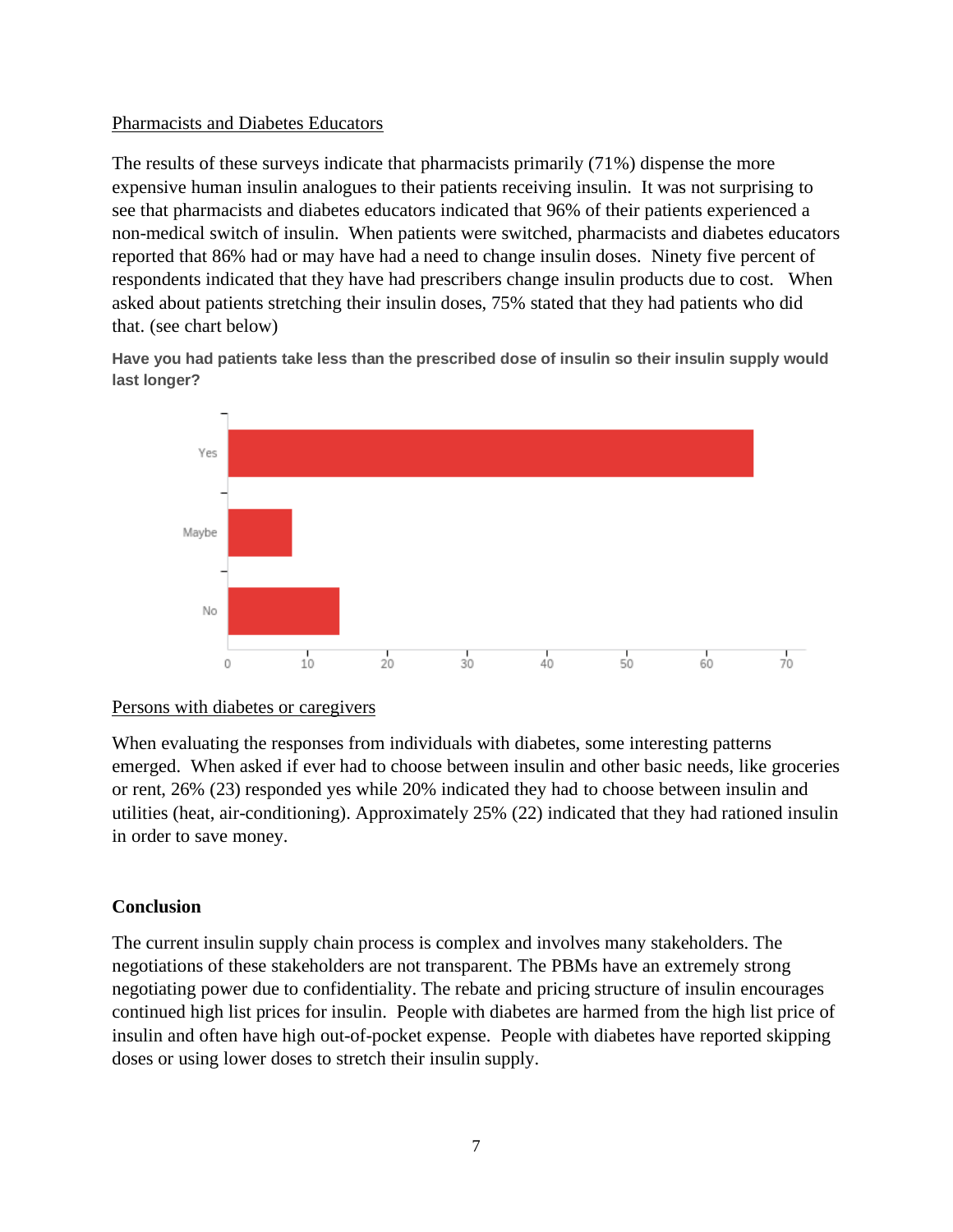**Illinois Department of Insurance**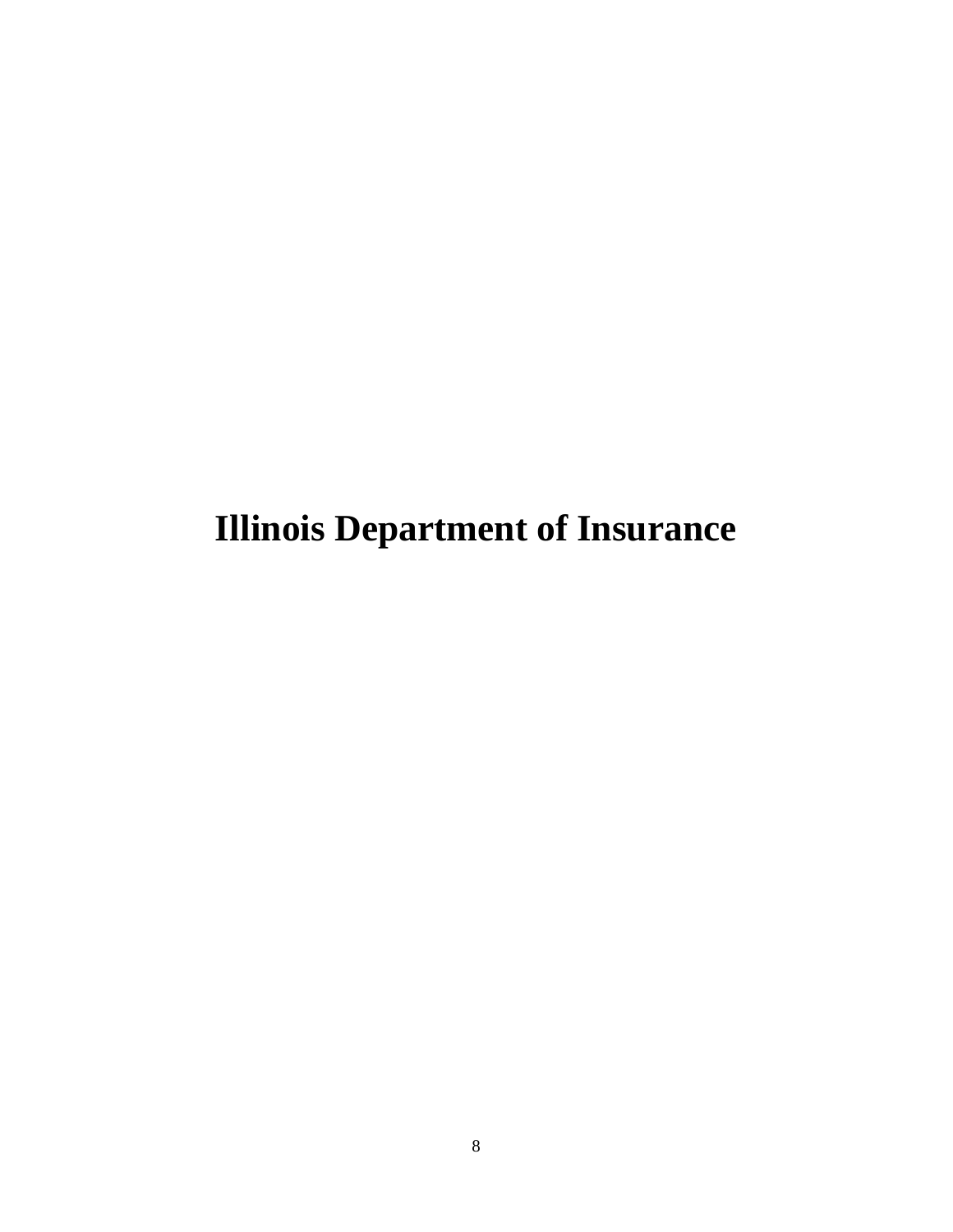#### **Impact of Co-pay cap on rates**

A review of 17 ACA compliant rate submissions for calendar year 2021 was conducted. Based on the review, the impact of the Section 356z.41 of the Code (215 ILCS 5/356z.41) (hereinafter "Section 356z.41")has been projected by Issuers to fall into one of two categories: (1) No Impact/Negligible Impact or (2) Measured Impact

## **A. No Impact/Negligible Impact**

A designation of no/negligible impact to premium is projected by 13 of the 17 Issuers. Support provided for this level of impact are (1) internal cost model/pricing limitations, (2) majority, if not all, plan benefit designs already accommodate the new legislation, and (3) decision to first monitor impact prior to making pricing adjustments.

#### **B. Measured Impact**

The effect was determined to have a measured Per Member Per Month (PMPM) cost or percent of premium impact for 4 of the 17 Issuers, two of which have a large market share. PMPM cost is defined as the annual cost for the services divided by the number of people on a monthly basis.

| <b>Issuer</b> | Impact                   |
|---------------|--------------------------|
| Issuer 1      | \$0.25 PMPM              |
| Issuer 2      | 0.20% of premium         |
| Issuer 3      | \$0.39 PMPM              |
| Issuer 4      | $0.0 - 0.17%$ of premium |

It is important to note that while some issuers measured the impact of the new bill, the impact was still determined to be immaterial and may not have been accounted for in the 2021 rate development.

## **C. Co-Pay Plan Benefit Designs**

An additional analysis was performed to estimate the percent of members that have a co-pay plan that already complies with Section 356z.41 requirements – and more importantly, to estimate the percent of members that would benefit from Section 356z.41. While we do not have full visibility into all of the plans and carriers, based on the information we did receive we estimate that approximately 96% of members who are in a co-pay plan already have a co-pay below \$100. See the table below for a distribution of the members that have co-pays at or below the various co-pay amounts:

#### **Pricing Practices of Plans**

There is no prescribed method or standard for how issuers price their plans, so long as they are abiding by their respective regulations and follow sound actuarial approaches. There are,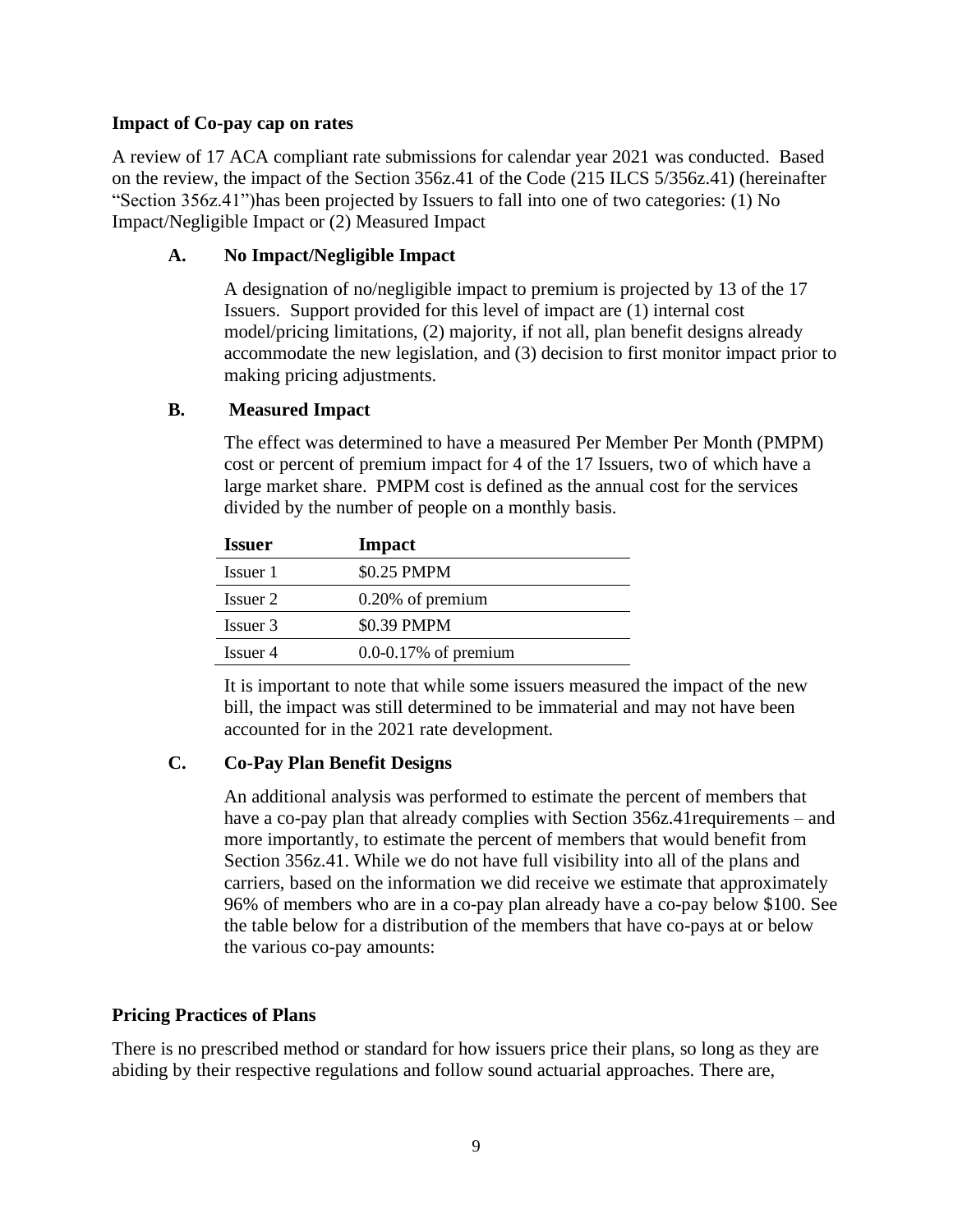however, similarities in how many of the issuers price their plans. In terms of pricing the impact of the co-pay limit on insulin drugs, many issuers will rely on their internal pricing models.

## **A. Internal Pricing Models**

These internal pricing models are models that most issuers (or their consultants) will have to estimate the total cost of care, the percent of the claims that will be paid for by the member and the percent of the claims that will be paid for by the issuer. These pricing models are dynamic and will account for variations in member cost sharing, such as copays – i.e. the higher the co-pay a member pays, the less the issuer will pay. As we saw from the 'Impact of co-pay cap on rates' section above, the majority of members are not affected by this change. Issuers' pricing models may not be sensitive enough to accurately detect the impact of the changes or many of members already have cost sharing below the limit included in the regulation.

## **B. Other variables to consider in the cost of the health plan from insulin claims**

Other variables to consider in the cost of insulin drugs include:

- The cost of the drug usually negotiated by the pharmacy benefits managers (PBMs)
- Rebates for the drugs to the health plan also typically negotiated by the pharmacy benefit managers
- The tier placement of insulin drugs the higher the tier the insulin drug is placed in, the higher the member's co-pay
- Formulary placement health plans and/or PBMs decide the list of drugs that will be covered without needed exemptions.

The above-mentioned variables to consider are further discussed in the 'Recommendation' section below.

# **Public Policy Recommendations for the Insulin Report**

## **Work with Federal Officials on Addressing Self-Insured Plans**

It is critical when constructing public policy recommendations to consider which regulatory bodies oversee specific plans that are available to consumers in Illinois. By understanding proper regulatory authorities, and in some cases the State's lack of regulatory authority, advocates and officials can focus on specific areas of regulation that need to be addressed. For example, many state insurance laws and regulations do not apply to Illinoisans with employer self-funded health insurance, commonly known as self-insured healthcare plans. Self-insured plans are plans where the business pays out the benefits covered by the plan directly, often with the assistance of a third party administrator, and any leftover premiums paid by employees are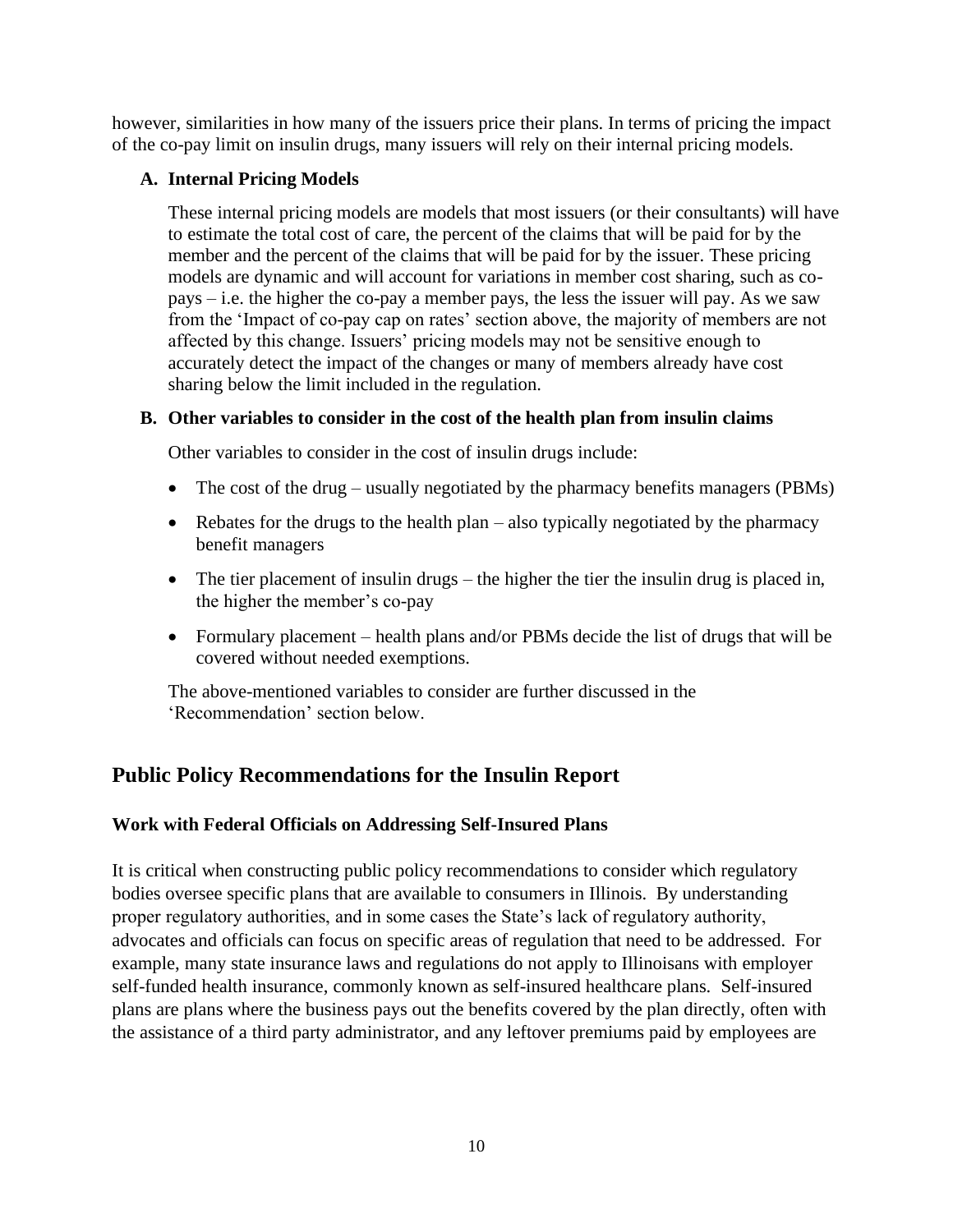returned to the business instead of the insurance carrier.<sup>1</sup> Self-insured plans give a business more autonomy over plan networks and included services.<sup>2</sup> Self-insured plans also fall under the authority of the federal government and are regulated under the Employee Retirement Income Security Act of 1974 (ERISA), which is a federal law that sets standards and procedures for employee benefit plans.<sup>3</sup> The Illinois Department of Insurance (IDOI) is prohibited from regulating self-insured plans, meaning self-insured plans are not subject to state premium taxes or state mandated benefits.<sup>4</sup>

Due to the State's lack of regulatory authority over self-insured plans, Section 356z.41, the mandate requiring an insurer to limit the total amount that an insured is required to pay for a 30 day supply of covered prescription insulin drugs not to exceed \$100.00 per prescription, does not apply to these plans. Many businesses are currently favoring self-insured plans because of the potential profits, the ability to save money, and greater autonomy to the business.<sup>5</sup>

Because around 50-60% of Illinoisans have coverage that is regulated by the federal government, the IDOI recommends state officials and advocacy groups work with federal officials to study the effects on insulin pricing practices for plans that the State is unable to regulate. This study would help the State better understand the pricing structures around these plans and could further policy construction and recommendations to lower the cost of insulin drugs in collaboration with federal officials.

There are additional benefits to exploring plans that fall outside of the mandate's current authority. Other plans not required to comply with Section 356z.41 are high-deductible health plans (HDHPs) and coinsurance-based plans.

• HDHPs are plans with higher deductibles and lower monthly premiums.<sup>6</sup> A HDHP can include a health savings account (HSA), which allows consumers flexibility and discretion on how they wish to pay for certain medical expenses on a tax-advantaged basis.<sup>7</sup> In 2019, the federal government released new guidance that will allow some HDHPs to cover preventative services and medications for those with chronic conditions, including insulin.<sup>8</sup> However, this federal guidance applies only to HDHPs with HSAs. This means that when HDHPs without HSAs renew each plan year, consumers must

<sup>1</sup> *Fully Insured vs. Self-Funded Health Insurance Plans*; Elements; [https://www.pbahealth.com/fully-insured-vs](https://www.pbahealth.com/fully-insured-vs-self-funded-health-insurance-plans/)[self-funded-health-insurance-plans/](https://www.pbahealth.com/fully-insured-vs-self-funded-health-insurance-plans/); (Aug. 27, 2012).

<sup>2</sup> *Id*.

<sup>&</sup>lt;sup>3</sup> *ERISA*, U.S. Department of Labor[; https://www.dol.gov/general/topic/health-plans/erisa;](https://www.dol.gov/general/topic/health-plans/erisa) Aug. 24. 2020.

<sup>4</sup> *Self-Insured Health Plans vs. Fully Insured Health Plans for your business*; O'Neill Insurance, [https://oneillinsurance.com/blog/self-insured-health-plans-vs-fully-insured-health-plans-for-your-business-3/;](https://oneillinsurance.com/blog/self-insured-health-plans-vs-fully-insured-health-plans-for-your-business-3/) Apr.1, 2019.

<sup>5</sup> *Id*.

<sup>6</sup> *High Deductible Health Plan (HDHP),* Heathcare.gov[; https://www.healthcare.gov/glossary/high-deductible](https://www.healthcare.gov/glossary/high-deductible-health-plan/)[health-plan/](https://www.healthcare.gov/glossary/high-deductible-health-plan/) (Sept. 4, 2020).

<sup>7</sup> *Id*.

<sup>&</sup>lt;sup>8</sup> Some Health Plans with High Deductible Health Plans will not Cover Insulin before Deductible is met, GLU;, ( Published Aug. 19, 2019).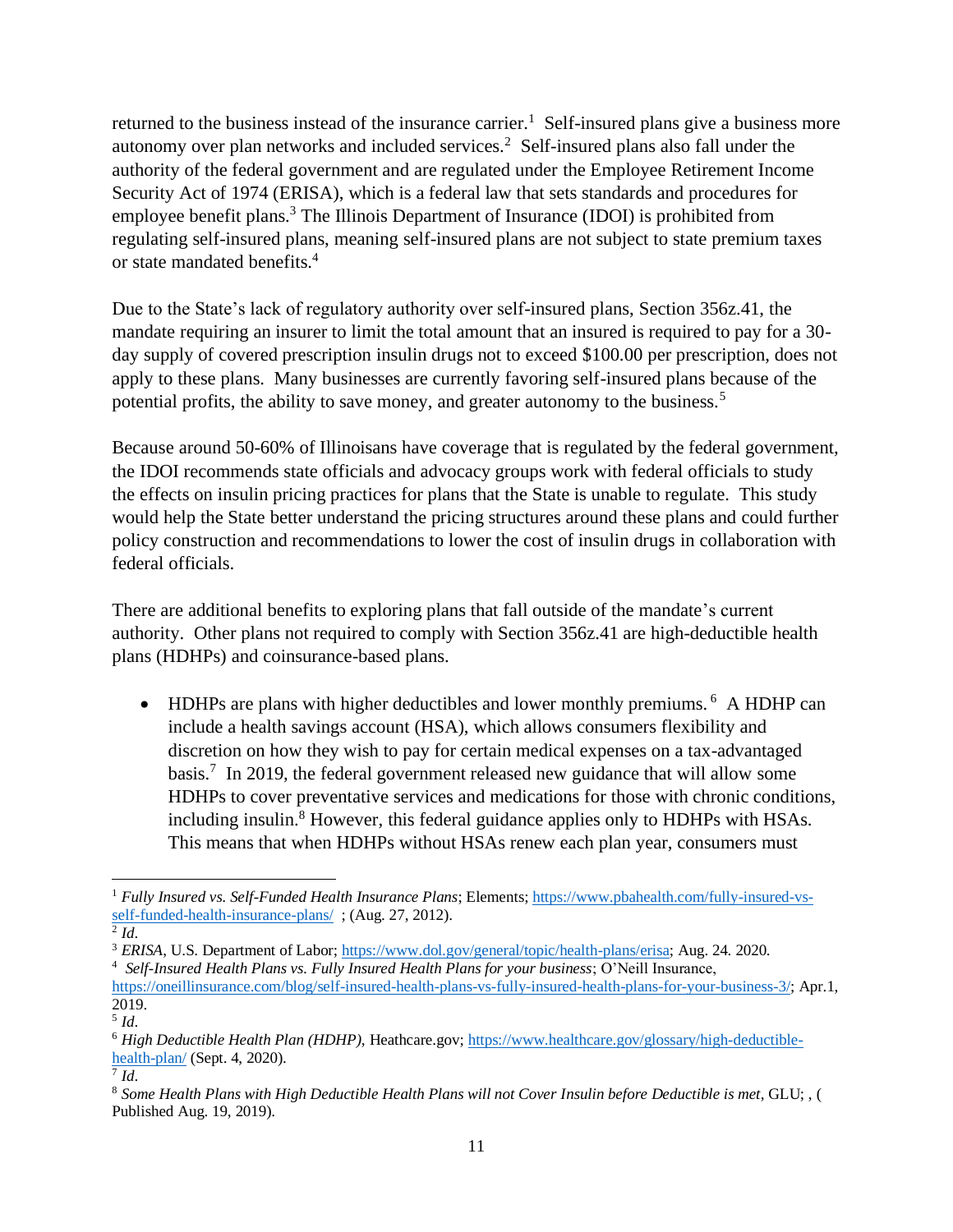purchase insulin at full cost until their deductible is met. Researching the consumer impact of the incurred costs of insulin under these non-HSA plans would be beneficial in shaping public policy recommendations for plans that require consumers to pay the full cost of insulin until their deductible is met.

• Coinsurance-based plans are plans that require the members to pay a percent of the cost of the drug instead of a fixed-dollar co-pay. The percentage that a member would be required to pay would depend not only on the cost of the drug, but the robustness or richness of plan benefits of the plan. As with the HDHP plans, researching the costs of insulin drugs and the amounts that members under these coinsurance-based plans pay would be beneficial in shaping public policy recommendations.

#### **Conduct a Data Call on ACA Plans to Obtain Data.**

Many Affordable Care Act (ACA) plans subject to the new mandate have reported that the plan's insulin co-pay cap is already much lower than what is mandated in Section 356z.41. While we do not have full visibility into all of the plans and carriers, based on the information we did receive we can see that 96% of members who are in a co-pay plan would already have a co-pay below \$100.



Section 356z.41 set statutory co-pay caps for insulin that are, in practice, much higher than most current co-pays for plans that must follow the mandate.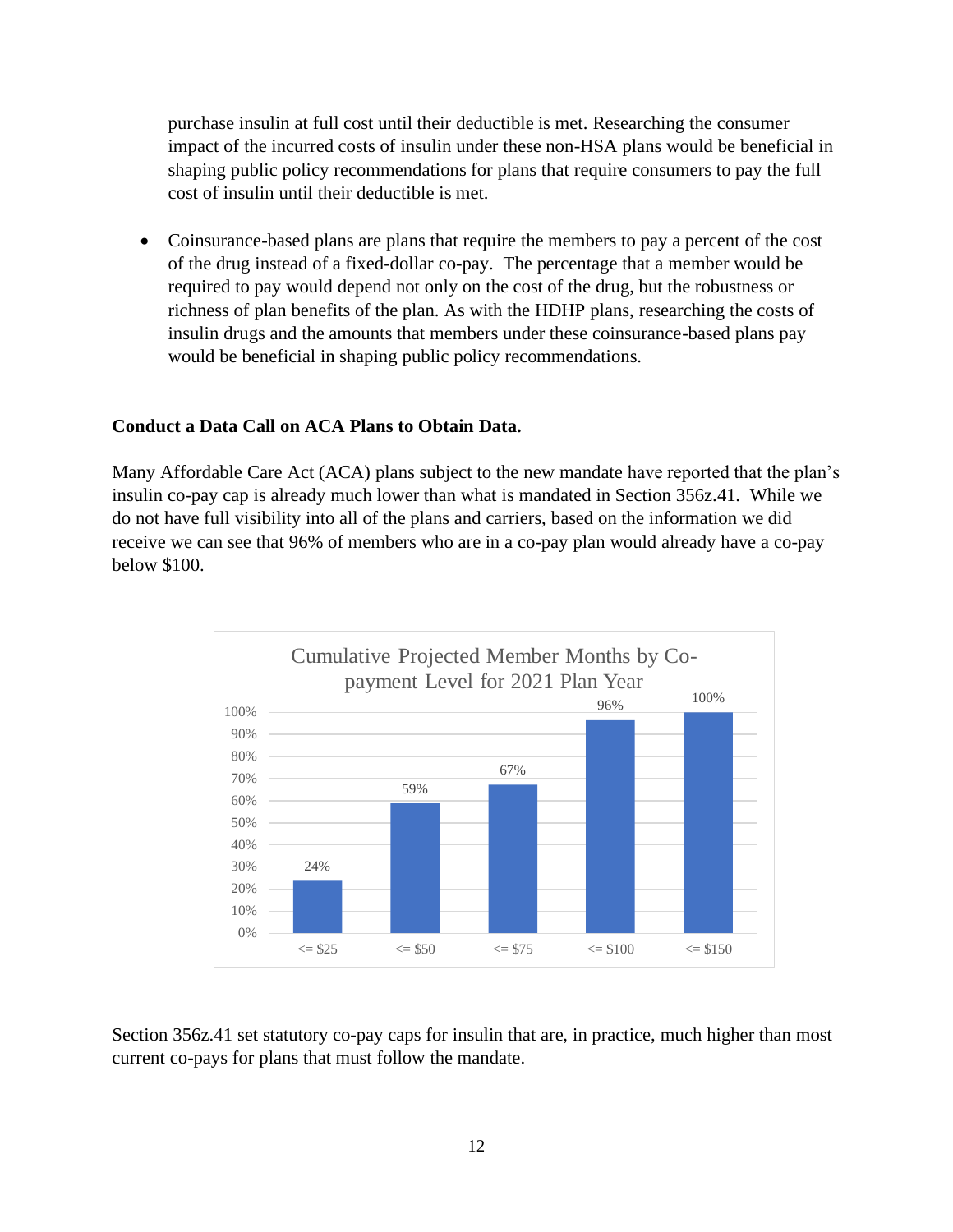Competition varies significantly by geography. The available benefit designs and cost sharing required by members can be very different by geography, with urban areas in the state having many more alternatives. As such, there is the potential that residents in urban areas will have lower copays. Illinois is split up into 13 different geographical rating areas that are defined based on counties to access individual and small group markets in Illinois.<sup>9</sup> They are as follows:

| Rating Area 1  | Cook                                          |
|----------------|-----------------------------------------------|
| Rating Area 2  | Lake, McHenry                                 |
| Rating Area 3  | DuPage, Kane                                  |
| Rating Area 4  | Grundy, Kankakee, Kendall, Will               |
| Rating Area 5  | Boone, Carroll, DeKalb, Lee, Ogle,            |
|                | Stephenson, Winnebago                         |
| Rating Area 6  | Bureau, Hancock, Henderson, Henry, Mercer,    |
|                | Rock Island, Warren, Whiteside                |
| Rating Area 7  | Knox, LaSalle, Marshall, McDonough,           |
|                | Peoria, Putnam, Stark, Tazewell, Woodford,    |
|                | Fulton                                        |
| Rating Area 8  | McLean, Livingston, DeWitt                    |
| Rating Area 9  | Champaign, Coles, Douglas, Edgar, Piatt,      |
|                | Ford, Iroquois, Vermillion, Clark,            |
|                | Cumberland                                    |
| Rating Area 10 | Adams, Brown, Christian, Logan, Macon,        |
|                | Mason, Menard, Morgan, Moultrie, Pike,        |
|                | Sangamon, Schuyler, Scott, Shelby             |
| Rating Area 11 | Bond, Calhoun, Clinton, Greene, Jersey,       |
|                | Macoupin, Montgomery, Randolph,               |
|                | Washington                                    |
| Rating Area 12 | Madison, Monroe, St. Clair                    |
| Rating Area 13 | Alexander, Clay, Crawford, Edwards,           |
|                | Effingham, Fayette, Franklin, Gallatin,       |
|                | Hamilton, Hardin, Jackson, Jasper, Jefferson, |
|                | Johnson, Lawrence, Marion, Massac, Perry,     |
|                | Pope, Pulaski, Richland, Saline, Union,       |
|                | Wabash, Wayne, White, Williamson              |

Data suggests that there is greater competition in the urban areas of the state, allowing for multiple carriers to offer plans, whereas southern and central portions of the state have much less carrier competition, often resulting in only 1 to 2 carriers per rating area.<sup>10</sup> In urban areas where there is more competition, it is likely that carriers will keep co-pay costs lower than the monthly limit of \$100. Conversely, in rural areas of the State with little to no competition, the carrier may be less incentivized to keep co-pay caps lower than what is statutorily required by Section

<sup>9</sup> *Illinois Geographic Rating Areas: Including State Specific Geographic Divisions*, CCIO; <https://www.cms.gov/CCIIO/Programs-and-Initiatives/Health-Insurance-Market-Reforms/il-gra> (Aug. 24, 2020).  $\overline{^{10}$  *Id.*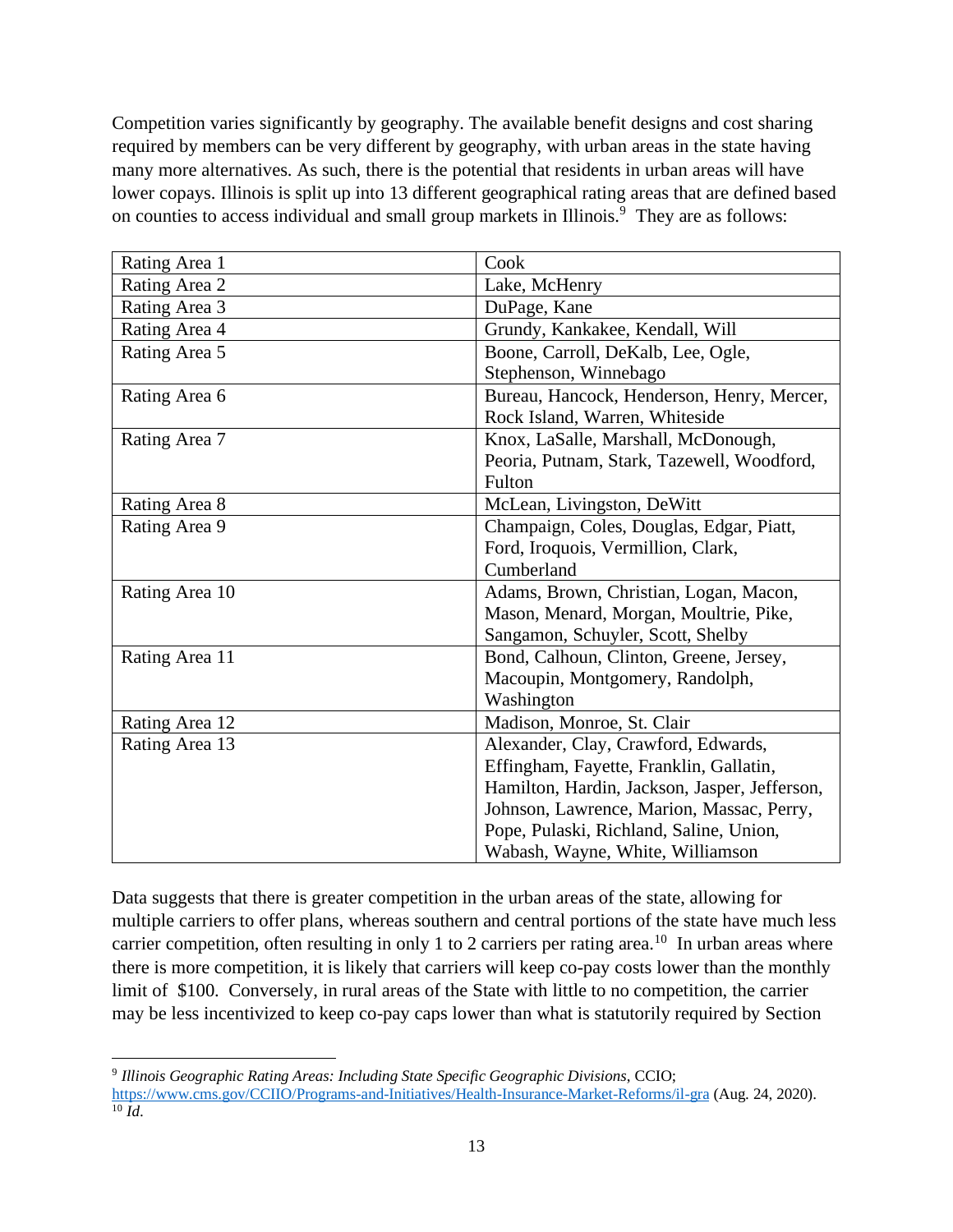356z.41, creating concern that consumers in these rural rating areas are disproportionately affected by higher insulin co-pays.

To compound this issue, Illinois' rate of poverty tends to increase in counties within rural rating areas with the little to no carrier competition.<sup>11</sup> The concern is that this could result in increased insulin co-pays closer to the \$100 threshold for counties having a higher likelihood of poverty, potentially resulting in fewer consumers purchasing plans subjected to the mandate in Section 356z.41. The potential issues in rural areas are important because the American Diabetes Association has shown that the greatest rates of poverty have greater numbers of individuals with diabetes.<sup>12</sup>

Because of these considerations, a more holistic approach is critical in assessing plans by geographical rating areas to understand what the cost to consumers are and the variation that exists. The Department recommends a data call to insurance carriers who offer plans that are subject to Section 356z.41 in order to receive carrier information on: (1) the plan's current insulin costs and coverage by tier; (2) the distribution of covered insulin drugs by tier (3) whether the co-pay cap or member cost sharing has increased or decreased since the law went into effect; (4) geographical service area of the plans in question. Data acquired from the data call will allow the Department to recommend a comprehensive approach that effectively lowers costs for consumers with plans that are subject to the mandate in Section 356z.41. The Department recommends an appropriation in order to conduct this study to ensure the Department has the financial means to thoroughly complete the data collection and analysis.

# **Conduct Various Studies and regulatory Measures on Entities that Contribute to the Drug Pricing Chain.**

There are many entities that are involved in determining drug prices.<sup>13</sup> While these entities continue to operate, there is little transparency or understanding in the process of how pricing is established, often leaving patients with little to no knowledge on pricing of the medications they must take in order to remain healthy.<sup>14</sup> Establishing transparency within organizations that contribute to drug pricing practices within the State will allow policy makers the tools to establish a holistic solution to lower insulin pricing practices.

<sup>11</sup> *Illinois Poverty Rate by County*, IndexMundi; [https://www.indexmundi.com/facts/united-states/quick](https://www.indexmundi.com/facts/united-states/quick-facts/illinois/percent-of-people-of-all-ages-in-poverty#map)[facts/illinois/percent-of-people-of-all-ages-in-poverty#map](https://www.indexmundi.com/facts/united-states/quick-facts/illinois/percent-of-people-of-all-ages-in-poverty#map) (Aug. 24, 2020).

<sup>&</sup>lt;sup>12</sup> Diabetes and Poverty, OnTrack Diabetes;<https://www.ontrackdiabetes.com/everyday-life/diabetes-poverty>

<sup>13</sup> *How are Prescription Drug Prices Determined?,* AMA[; https://www.ama-assn.org/delivering-care/public](https://www.ama-assn.org/delivering-care/public-health/how-are-prescription-drug-prices-determined)[health/how-are-prescription-drug-prices-determined](https://www.ama-assn.org/delivering-care/public-health/how-are-prescription-drug-prices-determined) (Aug. 25, 2020).  $\overline{^{14}Id}$ .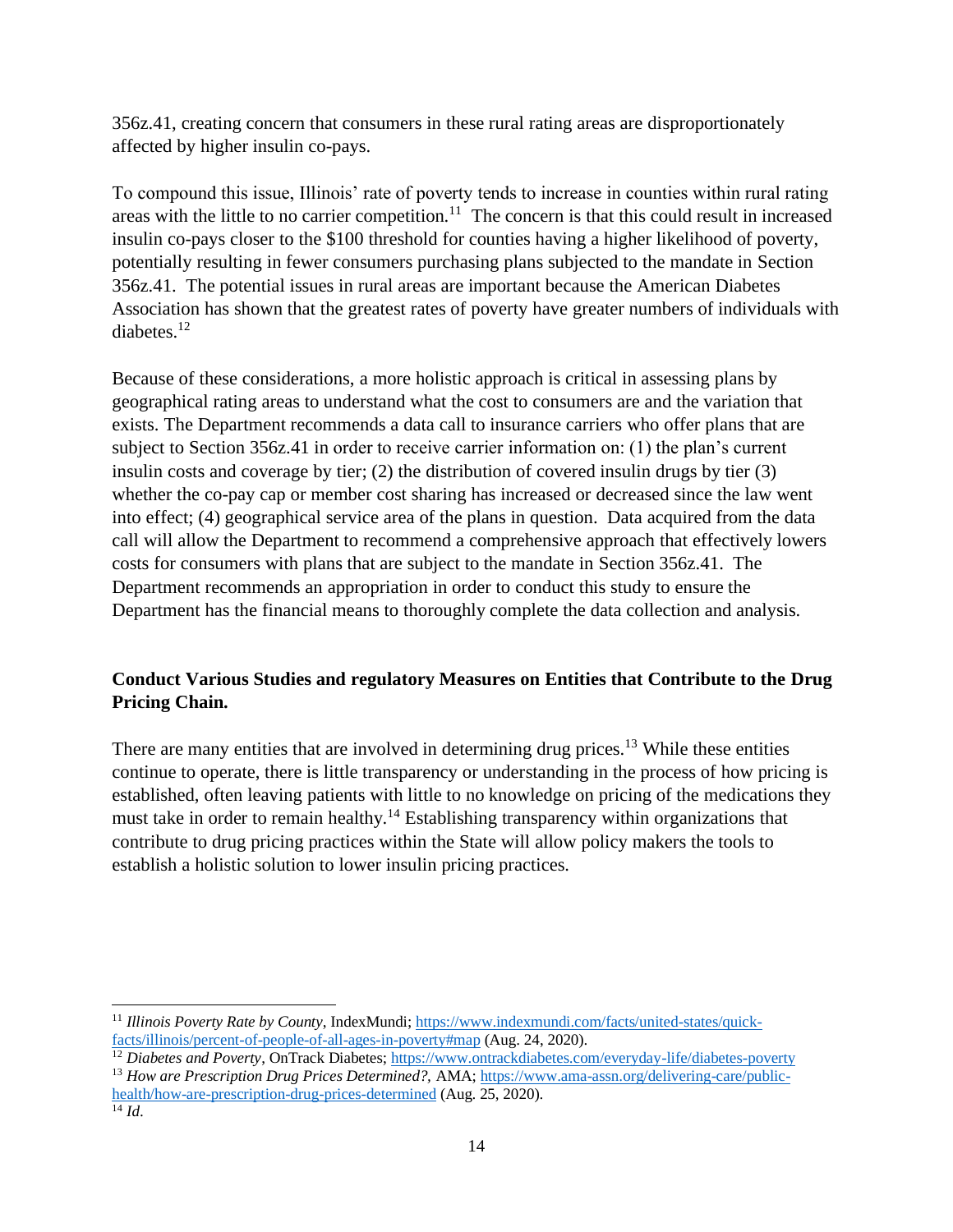#### **Pharmacy Benefit Managers (PBMs)**

A PBM is an entity that functions as an intermediary between insurance carriers and drug manufactures.<sup>15</sup> PBMs are typically responsible for developing and maintaining an insurance carrier's drug formulary, contracting with pharmacies, negotiating discounts with drug manufacturers, and processing and paying prescription drug claims.<sup>16</sup> A PBM is a company that handles an insurance carrier's prescription drug program.<sup>17</sup> These entities can purchase medications directly from drug companies.<sup>18</sup>

In 2019, HB 465 passed both chambers in the Illinois General Assembly, mandating that all PBMs that wish to operate in Illinois, register with the Department of Insurance. HB 465, codified as Section 513b1 of the Code (215 ILCS 5/513b1) (hereinafter "Section 513b1"), gave the Department of Insurance examination authority over PBMs, along with regulations/requirements that PBMs shall follow if the entities wish to operate within the State.<sup>19</sup> Specifically, the Department may request access to all books, records, documents and other papers relating to the PBM's business affairs.<sup>20</sup>

Since PBMs are one of the main entities impacting the price of a drug product consumer realize, The Department recommends conducting an exploratory examination of all recently registered PBMs that operate within the State. The examination's objective would be to gain knowledge of the pricing practices within the State, along with any specific information PBMs have for insulin pricing. Specific inquiries made to PBMs could include, but are not limited to: (1) PBM pricing practices of insulin drugs before and after the enactment of Section 513b1; (2) What insulin tier changes did the PBM make in response to the enactment of Section 513b1; and (3) Rebate amounts, both historical and projected, for insulin drugs as the negotiated rebates are amongst the more impactful values offered by PBMs. This study will allow the Department of Insurance to share detailed knowledge of other entities involved in insulin pricing within the State. The Department recommends a legislative appropriation in order to conduct this study to ensure the Department has the financial means to thoroughly complete the data collection and analysis.

## **Pharmacy Services Administration Organizations (PSAOs)**

Pharmacy Services Administration Organizations (PSAOs) are organizations that assist independent pharmacies with various administrative tasks, such as assisting with third party payers or their PBMs, as well as provide independent pharmacies with administrative

<sup>15</sup> *Pharmacy Benefit Managers*, National Association of Insurance Commissioners;

[https://content.naic.org/cipr\\_topics/topic\\_pharmacy\\_benefit\\_managers.htm](https://content.naic.org/cipr_topics/topic_pharmacy_benefit_managers.htm) (last updated Jan. 1, 2020).  $\overline{^{16}}$  *Id.* 

<sup>17</sup> *Pharmacy Benefit Manager*, Verywell Health[; https://www.verywellhealth.com/pharmacy-benefit-manager-](https://www.verywellhealth.com/pharmacy-benefit-manager-1124201)[1124201](https://www.verywellhealth.com/pharmacy-benefit-manager-1124201) (June 2, 2020).

 $^{18}$  *Id.* <sup>19</sup> 215 ILCS 5/513b1.

<sup>20</sup> *Id.*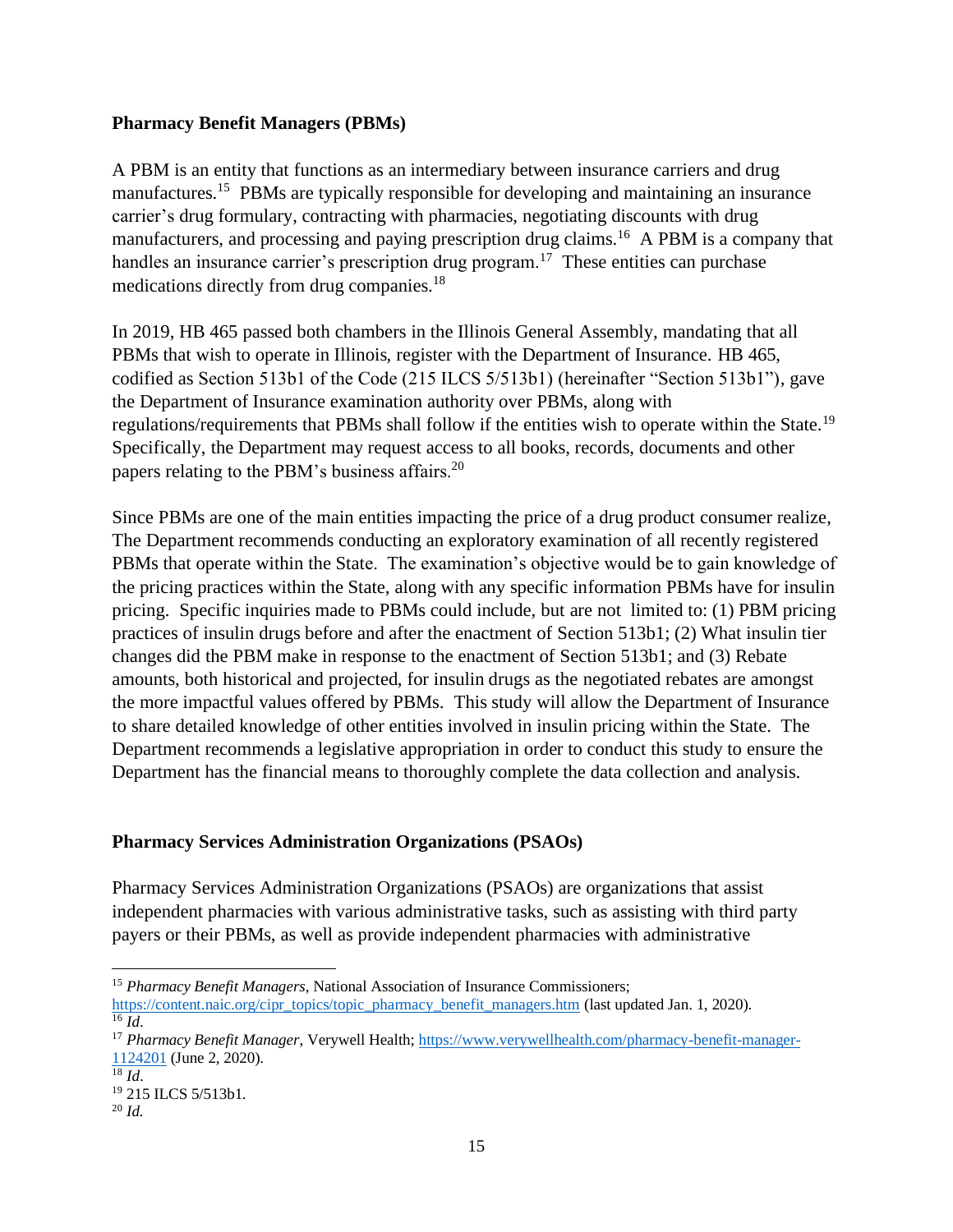assistance.<sup>21</sup> Independent pharmacies are retail pharmacies that are not directly affiliated with franchised chain pharmacies.<sup>22</sup> Unlike franchised pharmacies, most independent pharmacies have limited time and resources to complete administrative tasks.<sup>23</sup> PSAOs provide assistance in completing these tasks, which include but are not limited to, negotiating reimbursement rates, payment terms, and pricing updates, filing reimbursement challenges and appeals, audit assistance, payment reconciliation, and provide other business support functions.<sup>24</sup> The goal of a PSAO is to achieve administrative efficiencies for independent pharmacies.<sup>25</sup>

PSAOs are utilized by many of the independent pharmacies operating in the United States.<sup>26</sup> PSAOs develop networks of independent pharmacies through contractual agreements.<sup>27</sup> Many PSAOs are owned by drug wholesalers as well as independent pharmacy cooperatives.<sup>28</sup> The three largest PSAOs are owned by drug wholesalers, McKesson, Cardinal, and Amerisource Bergen.<sup>29</sup> All of these drug wholesalers are operational and have operational PSAOs in Illinois. In a study conducted by the Governmental Accountability Office in 2013, PSAOs owned by wholesalers represented  $9,575$  to  $12,080$ .<sup>30</sup> Wholesaler PSAOs might have extra services that can be provided to independent pharmacies, such as a central payment service. PSAOs owned by wholesalers are likely able to provide extra services because of their strong financial backing. $31$ 

There are various reasons why PSAO owners operate PSAOs. These reasons can span from benefiting independent pharmacies to the PSAO owner benefiting in another line of business while owning the PSAO.<sup>32</sup> Wholesalers benefit by owning PSAOs because of their interest in developing relationships with independent pharmacies, which increase a potential customer base for the distribution line of the wholesaler.<sup>33</sup> Wholesalers may also benefit by having their PSAOs assist independent pharmacies by entering into multiple PBM contracts, increasing the drug volume needed by independent pharmacies.<sup>34</sup>

<sup>21</sup> *Prescription Drugs: The Number, Role, and Ownership of Pharmacy Services Administrative Organizations*, U.S. Government Accountability Office;<https://www.gao.gov/products/gao-13-176> (Published Jan. 29, 2013). <sup>22</sup> Independent Pharmacy, Wikipedia the Free Encyclopedia;

https://en.wikipedia.org/wiki/Independent\_pharmacy#:~:text=Independent%20pharmacy.%20An%20independent% 20pharmacy%20is%20a%20retail,-

owned%2C%20privately%20held%20businesses%20in%20varying%20practice%20settings. ; (last edited Apr. 10, 2020).

<sup>23</sup> *Prescription Drugs: The Number, Role, and Ownership of Pharmacy Services Administrative Organizations*, U.S. Government Accountability Office;<https://www.gao.gov/products/gao-13-176> (Published Jan. 29, 2013).

<sup>24</sup> *Prescription Drugs: The Number, Role, and Ownership of Pharmacy Services Administrative Organizations*, U.S. Government Accountability Office[; https://www.gao.gov/products/gao-13-176](https://www.gao.gov/products/gao-13-176) (Published Jan. 29, 2013).

<sup>25</sup> *Id*. at 1.

<sup>26</sup> *Id*. at 3. <sup>27</sup> *Id*. at 2.

<sup>28</sup> *Id.* at 4.

<sup>29</sup> *Id*. at 25.

<sup>30</sup> *Id*. at 25.

<sup>31</sup> *Id.* at 29.

<sup>32</sup> *Id*. at 29.

<sup>33</sup> *Id*. at 27.

<sup>34</sup> *Id*. at 27.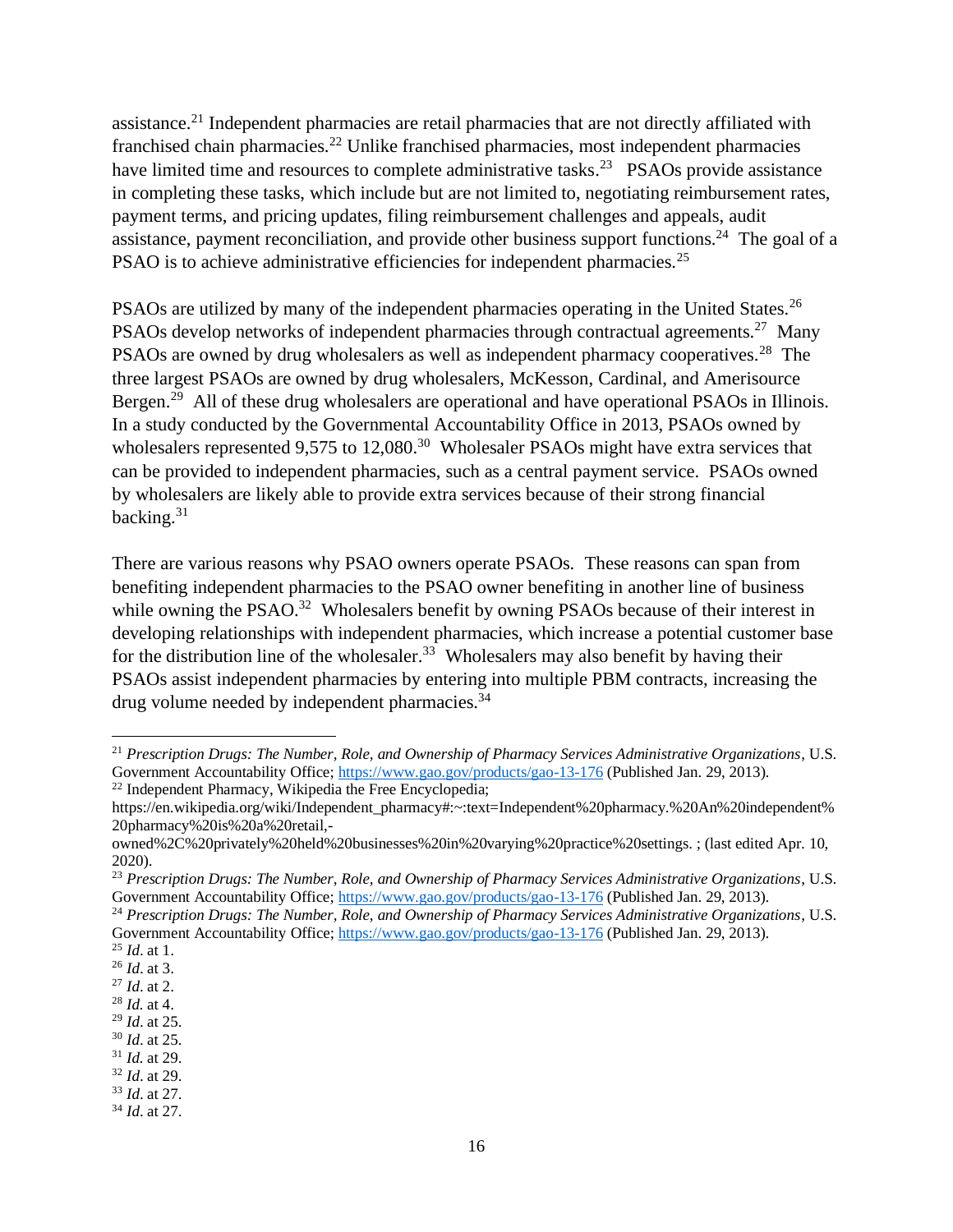PSAOs are not known to be lucrative to wholesalers that own them.<sup>35</sup> However, the wholesaler's subsidiary PSAO might benefit another line of business under the wholesaler's ownership, which would render the PSAO beneficial regardless of its profitability.<sup>36</sup>

To further transparency in the drug pricing chain, PSAOs should be subject to transparency requirements, whether that be through licensing or registration. Illinois recently required the registration of PBMs effective July 1, 2020.<sup>37</sup> Because PSAOs also act in a way that is critical to understanding drug costs and supply chain, the Department recommends that PSAOs be registered with a State agency, similar to PBMs.

The Department recommends legislation that mandates the registration of PSAOs, similarly to the recently enacted PBM registration, which mandated PBMs to register with the Department of Insurance.<sup>38</sup> Specifically, during a registration process PSAOs should be required to disclose whether the organization is owned by a drug wholesaler. The Department suggests working collaboratively with other state agencies and stakeholders to complete this registration process. Multi-agency work is required because unlike PBMs, who operate on behalf of health plans, PSAOs cannot be considered risk bearing entities. Therefore, the regulatory process of registering PSAOs would not be appropriate if located within the Illinois Insurance Code and under the authority of DOI.

<sup>35</sup> *Id* at 29.

<sup>36</sup> *Id*. at 29.

<sup>37</sup> 215 ILCS 5/513b1.

<sup>38</sup> *Prescription Drugs: The Number, Role, and Ownership of Pharmacy Services Administrative Organizations*, U.S. Government Accountability Office;<https://www.gao.gov/products/gao-13-176> (Published Jan. 29, 2013).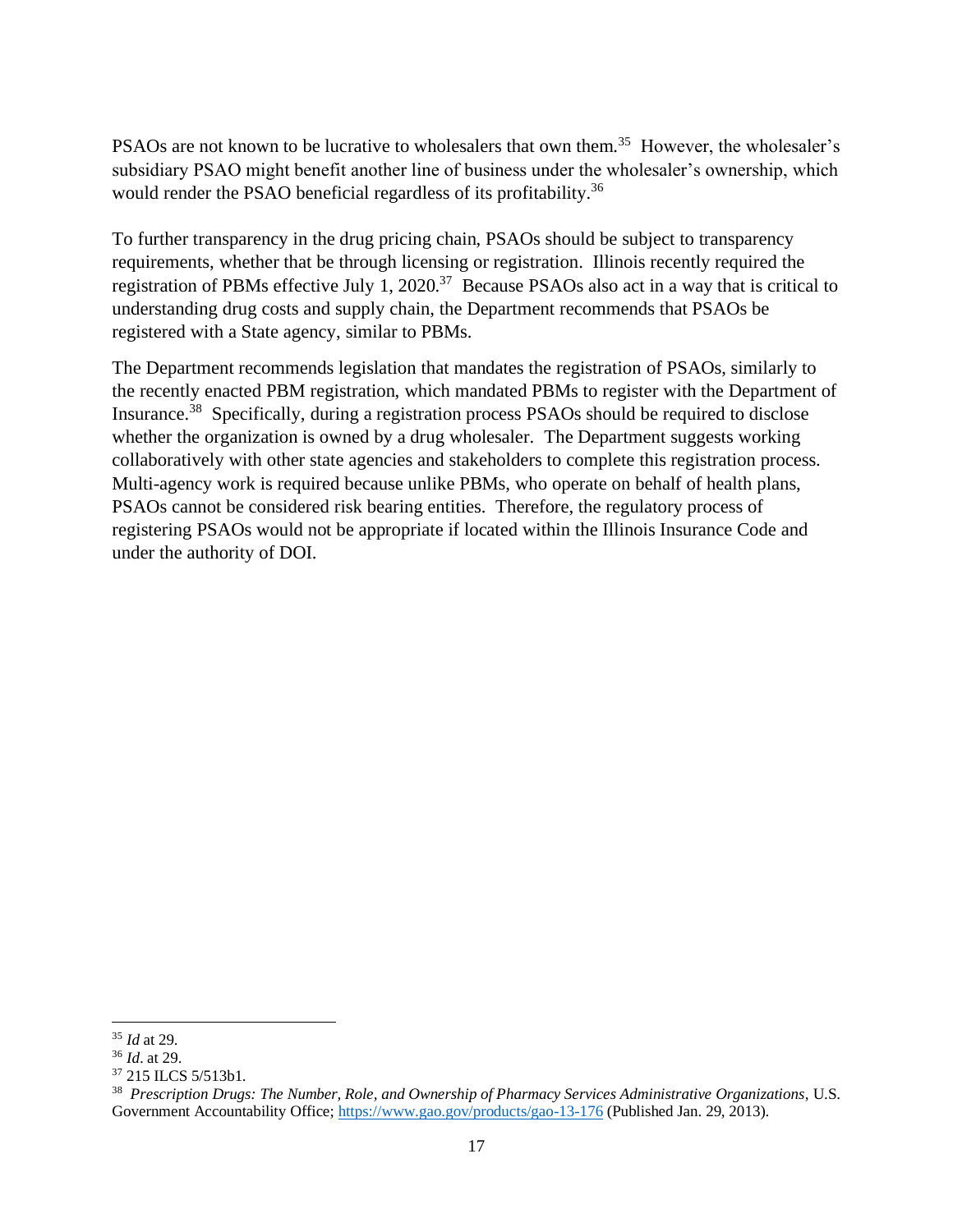**Illinois Department of Healthcare and Family Services**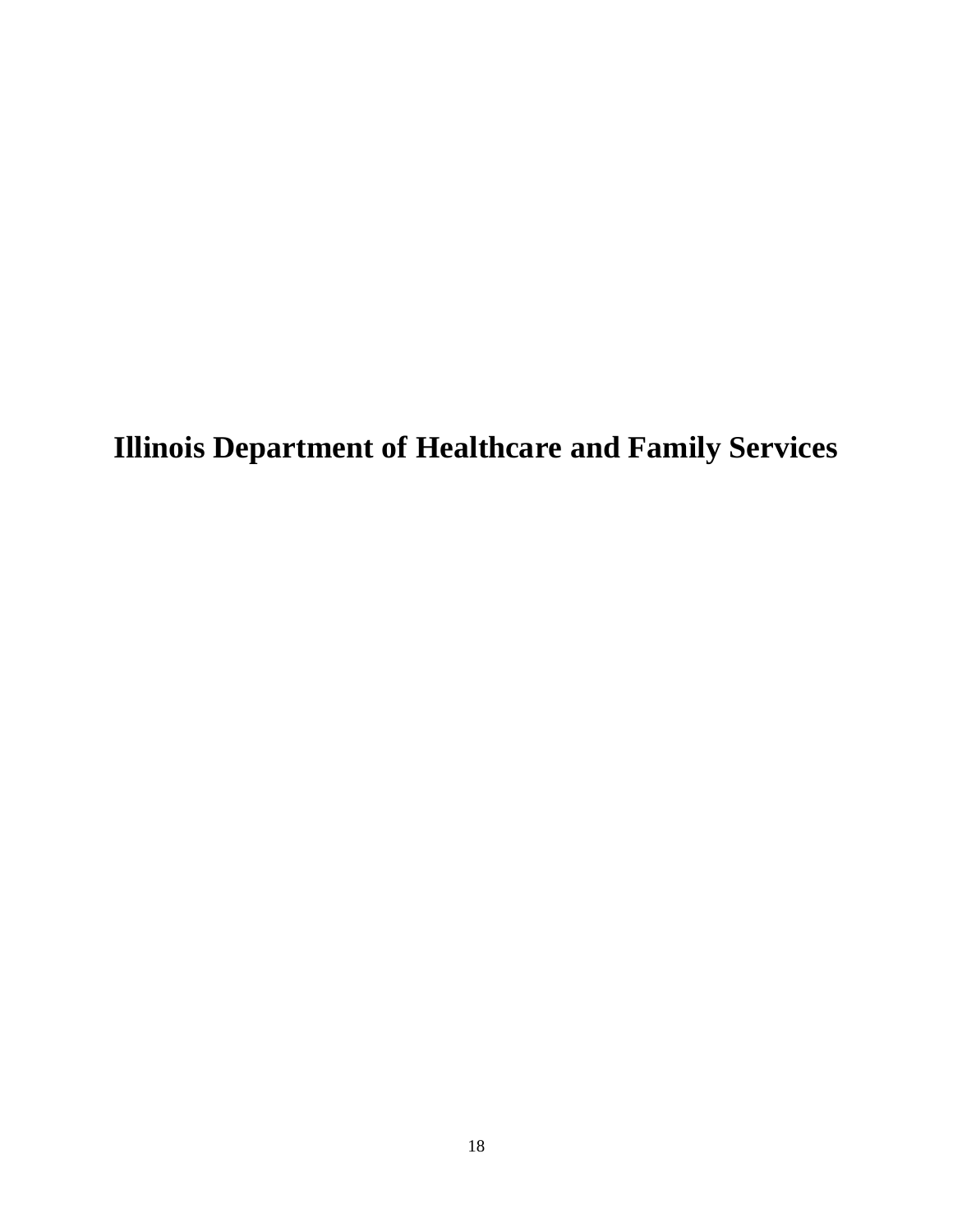## **Background**

The Department of Healthcare and Family Services administers and, in conjunction with the federal government, funds health care / medical services for about 25 percent of the state's population.

Illinois' medical assistance programs, consisting of Medicaid and related medical programs, provide comprehensive health-care coverage to about 3.2 million Illinoisans. The programs cover children, parents or relatives caring for children, pregnant women, veterans, seniors, eligible individuals, and persons who are blind and persons with disabilities.

The medical assistance programs are administered under provisions of the Illinois Public Aid Code; Illinois Children's Health Insurance Program Act; Covering All Kids Health Insurance Act; and Titles XIX and XXI of the federal Social Security Act. The department's mission centers around helping Illinoisans access high quality health care and fulfill child support obligations to advance their physical, mental, and financial well-being.

Although not required by the federal government, the Illinois Medicaid program provides an expansive pharmacy benefit to Medicaid customers. This program is managed by the Bureau of Professional and Ancillary Services (BPAS) in the Division of Medical Programs. BPAS is responsible for negotiating supplemental rebate contracts with pharmaceutical manufacturers for Medicaid customers receiving prescription drugs in the outpatient setting. BPAS coordinates the Drug and Therapeutics Advisory Board, which is the vehicle for establishing acceptable new drugs and medications for the Medicaid Preferred Drug List.

The Medicaid Drug Rebate Program (MDRP) is a federal-state-drug manufacturer program that provides significant rebates to Medicaid programs that offset the costs of prescription drugs while ensuring patients can access needed medicines. The Department of Healthcare and Family Services also negotiates supplemental rebates with drug manufacturers, further reducing spending. Last year, HFS approximately \$1 Billion in rebates back to Illinois, which reduces the overall cost to the State by about one-third.

# **I. Overview of Types of Insurance Plans HFS has Authority Over**

HFS has authority over a variety of insurance plans including traditional Medicaid, All Kids, Affordable Care Act Adults and Dual-eligible beneficiaries (enrolled in Medicare Part A and/or Part B, and in Medicaid).

# **II. Pricing Practices of HFS Plans**

Effective January 1, 2020, HFS established a Universal preferred drug list (PDL). All Managed Care Organizations (MCO) providing service to HFS clients must comply with the Universal PDL. As a result of this change, MCOs providing service to Medicaid clients are no longer able to negotiate separate supplemental rebate agreements with manufacturers. All supplemental rebates are collected directly by HFS. States and the federal government share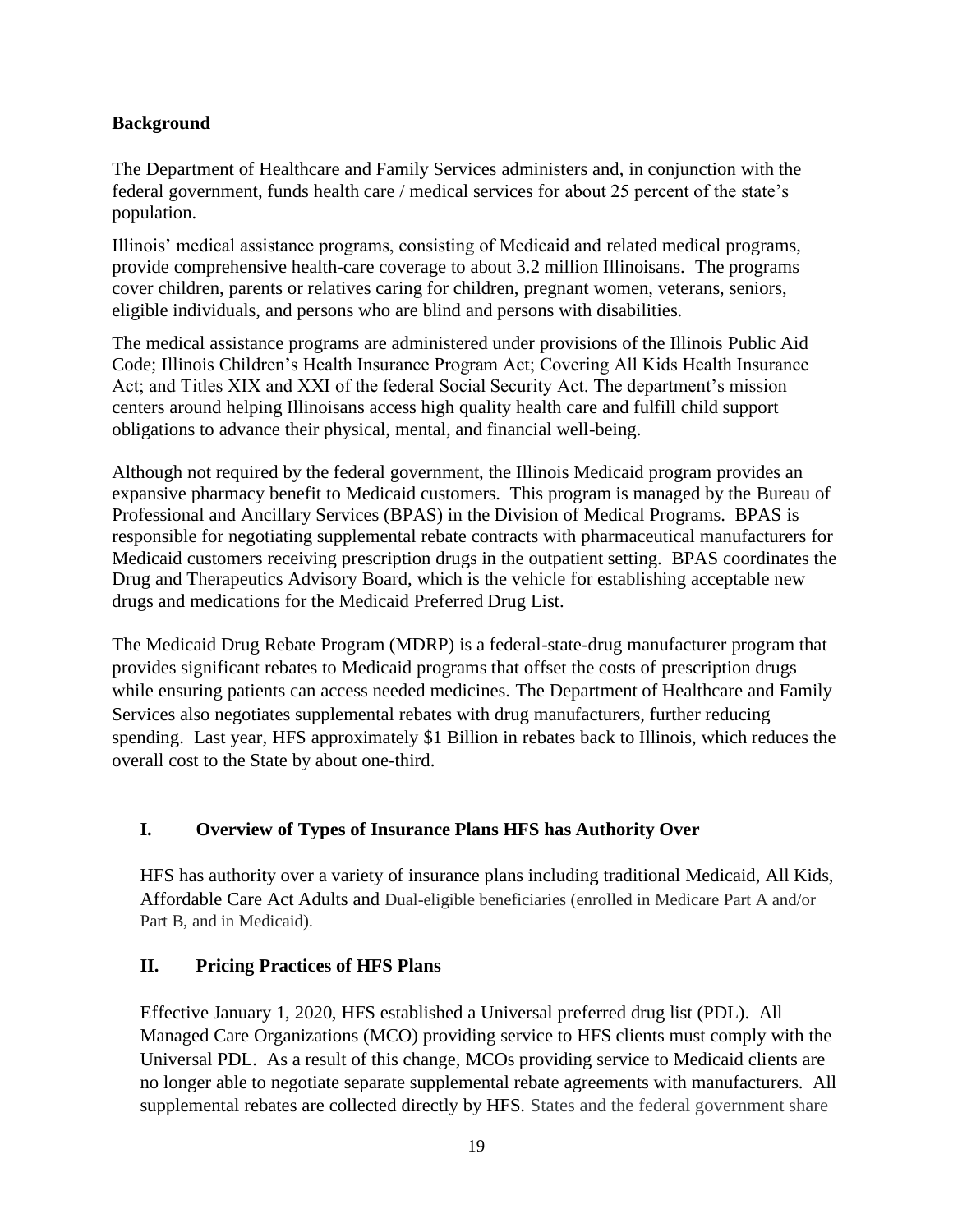in the statutory rebate amount based on the federal medical assistance percentages (FMAP), which is the share of Medicaid spending in each state paid for by the federal government. Manufacturers submit rebates directly to states. The ACA increased rebate amounts from 18.1% to 23.1% for brand drugs and from 11% to 13% for generics, but the state share is only calculated off the pre-ACA rebate amount, which means the federal government now gets a bigger share of the rebates.<sup>10</sup>

Although the cost of insulin to the State can have a significant impact on the HFS drug budget, these changes are not passed on to the client. Both human insulin analogues (Lantus, Levemir) are preferred on the universal PDL. By having both agents available without prior approval, all Medicaid clients (Fee for Service and Managed Care) have access to either product, depending on the specific needs of the client.

## **III. Impact of co-pay cap on rates**

Illinois Medicaid customers are not subject to co-pays for insulin products.

## **IV. Public Policy Recommendations (continued)**

## **These recommendations are intended to supplement the recommendations listed in the DoI section and are not limited to the HFS population.**

- 1. Recommend solutions that provide access to affordable and safe insulin in emergency circumstances, particularly for patients with type 1 diabetes who may be uninsured or unable to afford insulin.
- 2. Recommend that all brand human insulin analogues are available in the lowest costsharing tier on all formularies including commercial and government to reduce nonmedical switching.
- 3. Continue to streamline the burdensome requirements for FDA approval of biosimilar insulin products. Until multiple biosimilars are available, lower prices of insulin will not be realized.

#### **References**

1. United States Diabetes Surveillance System. Diabetic medication use [Internet], 2015. Atlanta, GA, Centers for Disease Control and Prevention. [https://gis.cdc.gov/grasp/diabetes/diabetesatlas.html.](https://gis.cdc.gov/grasp/diabetes/diabetesatlas.html) Accessed October 10, 2020.

2 Saydah SH. Medication use and self-care practices in persons with diabetes. In Diabetes in America, 3rd ed. Cowie CC, Casagrande SS, Menke A, et al, Eds. Bethesda, MD, National Institutes of Health, 2017(NIH publ. no. 17-1468).

3. Collier R. Drug patents: the evergreening problem. *CMAJ*. 2013;185(9):E385-E386.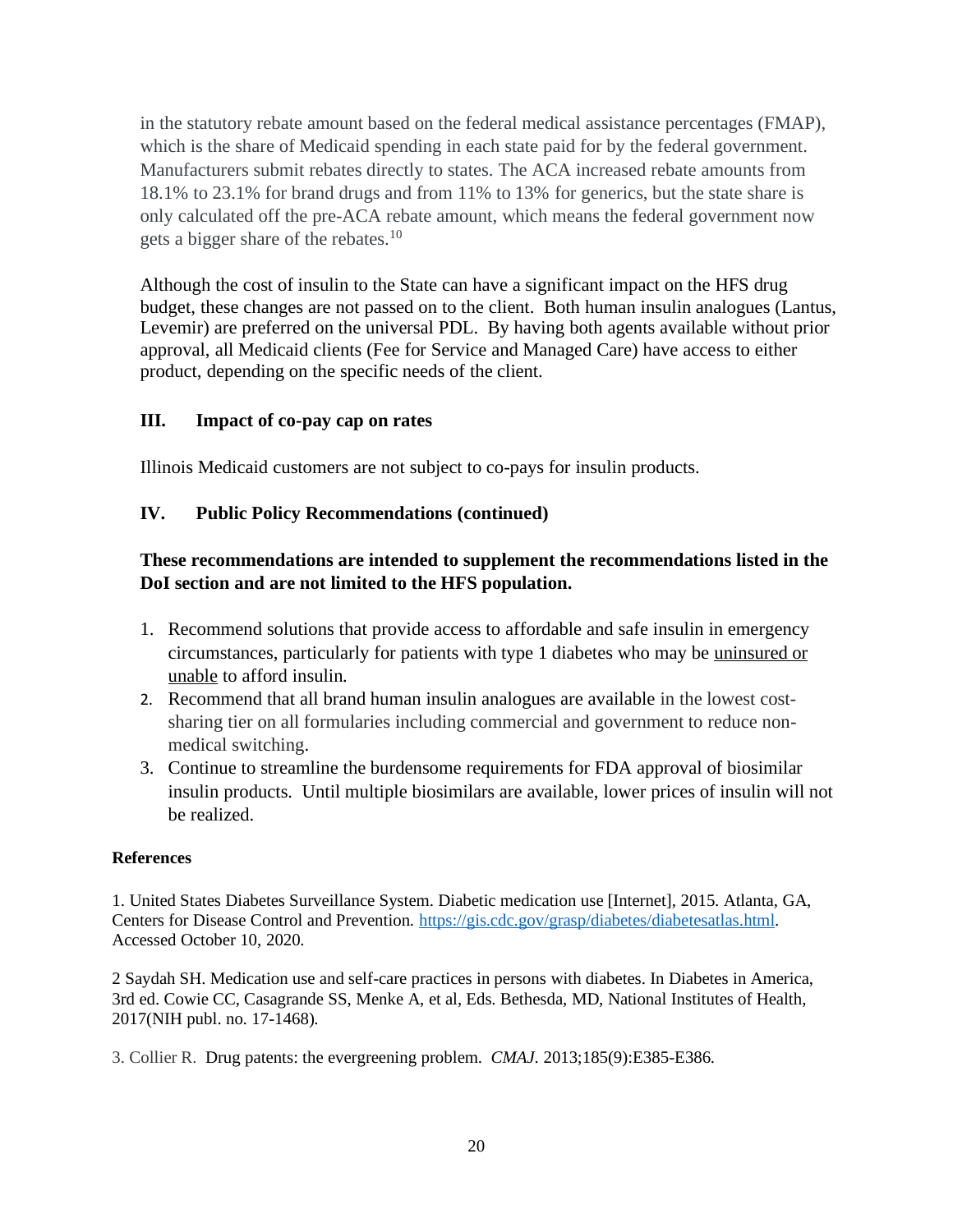4. Hua X, Carvalho N, Tew M, Huang ES, Herman WH, Clarke P. Expenditures and prices of antihyperglycemic medications in the United States: 2002-2013. *JAMA* 2016;315(13):1400–1402.

5. Tsai A. The rising cost of insulin [article online]. Diabetes Forecast, March 2016. <http://www.diabetesforecast.org/2016/mar-apr/rising-costs-insulin.html> . Accessed October 10, 2020.

6. Roland D, Loftus P. Insulin prices soar while drugmakers' share stays flat [article online]. Wall Street Journal, 7 October 2016.n [https://www.wsj.com/articles/insulin-prices-soar-while-drugmakers-share](https://www.wsj.com/articles/insulin-prices-soar-while-drugmakers-share-stays-flat-1475876764)[stays-flat-1475876764.](https://www.wsj.com/articles/insulin-prices-soar-while-drugmakers-share-stays-flat-1475876764) Accessed October 10, 2020.

7. Cefalu WT, Dawes DE, Goldman D et al. Insulin access and affordability working group: Conclusions and recommendations. *Diabetes Care* 2018;41(6):1299-1311.

8. Muccioli M. Thrivable study sounds the alarm on insulin access in the US. [https://www.diabetesdaily.com/learn-about-diabetes/living-with-diabetes/thrivable-study-sounds-the](https://www.diabetesdaily.com/learn-about-diabetes/living-with-diabetes/thrivable-study-sounds-the-alarm-on-insulin-access-in-the-us/)[alarm-on-insulin-access-in-the-us/.](https://www.diabetesdaily.com/learn-about-diabetes/living-with-diabetes/thrivable-study-sounds-the-alarm-on-insulin-access-in-the-us/) Accessed October 11, 2020.

#### 9. Semglee (insulin glargine)

[https://www.accessdata.fda.gov/drugsatfda\\_docs/label/2020/210605s000lbl.pdf](https://www.accessdata.fda.gov/drugsatfda_docs/label/2020/210605s000lbl.pdf) Accessed October 10- 2020.

10. Centers for Medicare and Medicaid. Letter to State Medicaid Directors; Re: Medicaid Prescription Drugs, Methodology for Calculating the Estimated Quarterly Rebate Offset Amount. Dated September 29, 2010. [https://www.medicaid.gov/Federal-Policy-Guidance/downloads/SMD10019.pdf.](https://www.medicaid.gov/Federal-Policy-Guidance/downloads/SMD10019.pdf) Accessed October 5, 2020.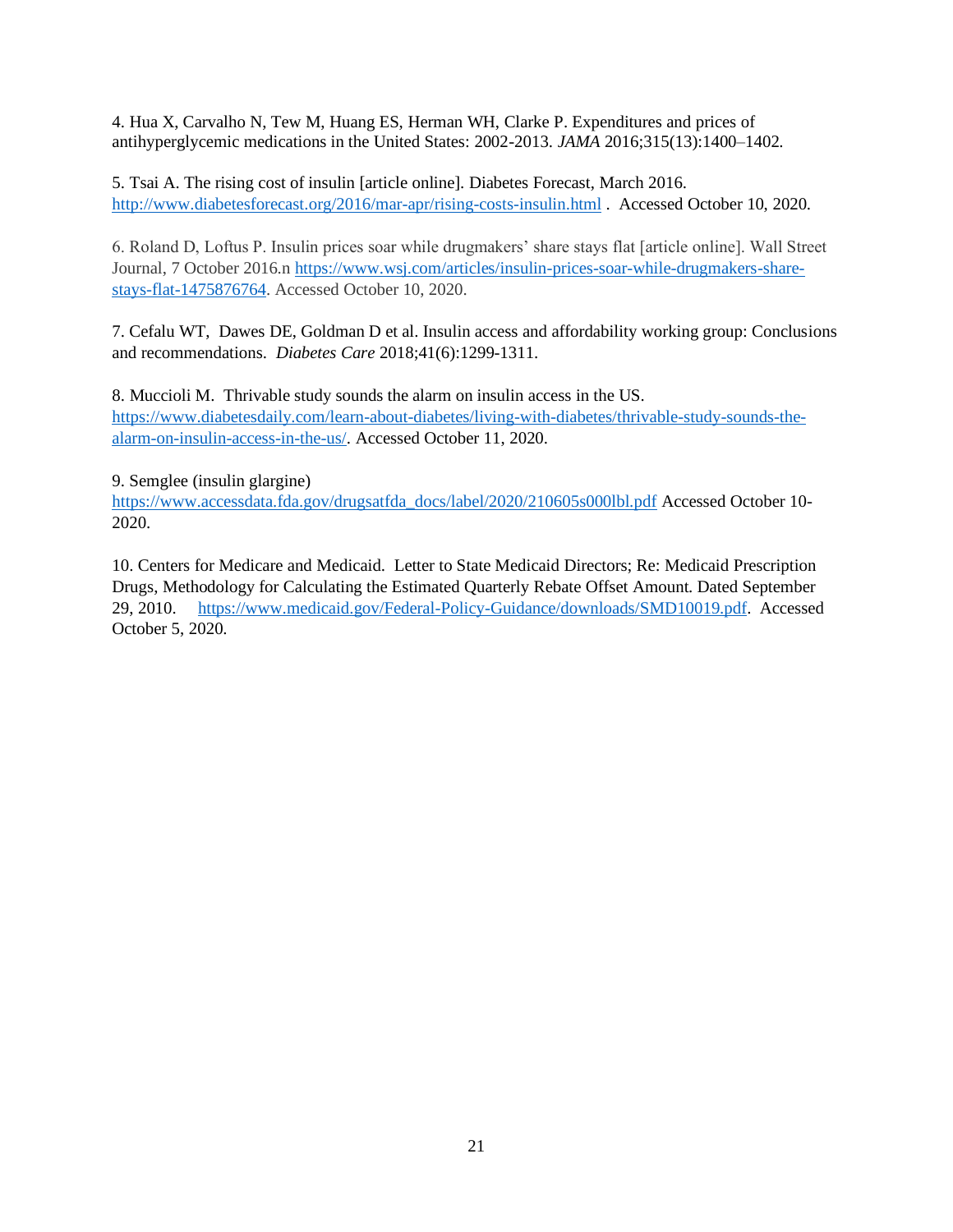**Illinois Department of Human Services**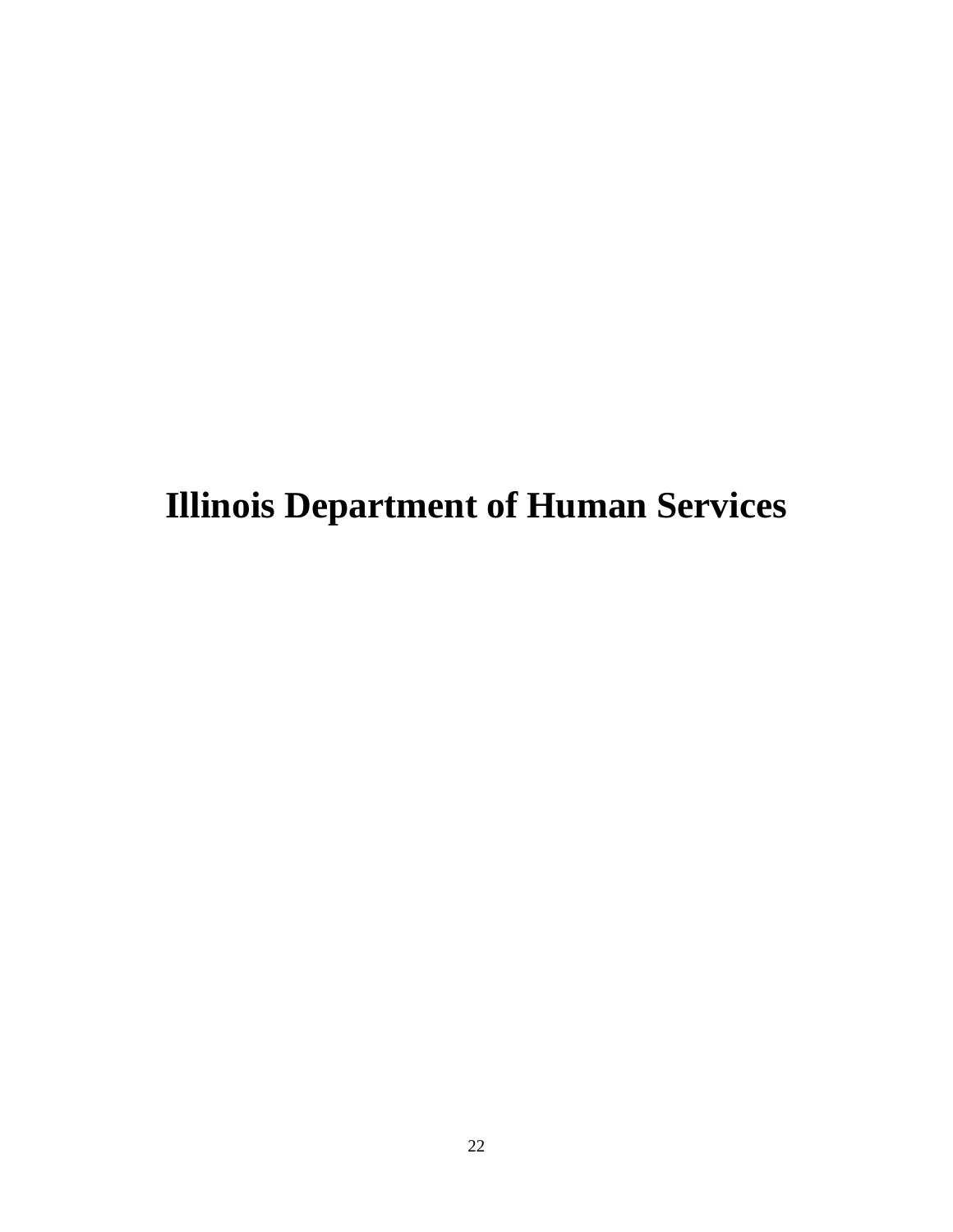## **Overview of BPCSS (Bureau of Pharmacy and Clinical Support Services) pharmacy responsibilities:**

- Administers drug procurement activities, including purchasing, storing, repackaging, and distributing medication for residents of State-operated mental health and developmental disabilities facilities.
- Coordinates, provides clinical direction for, and monitors activities of pharmacy staff in State- operated facilities.
- Chairs the IDHS Mental Health and Developmental Disabilities Pharmacy  $\&$ Therapeutics Committee, which is the vehicle for establishing acceptable medications for use in the Department's inpatient facilities.
- Provides consultation to the Program Offices of MH and DD relative to staffing, ethical, legal, licensing, and other operational issues concerning the practice of pharmacy within the IDHS in-patient facilities.
- Serves as User Project Manager for the IDHS Clinical Information System.

## **Background**

Like most bills, SB 667 went through many iterations before being signed by the Governor. Senate Amendment 4 created the Insulin Assistance Program which, as drafted, would have been housed at IDHS. The intent of the program was to provide insulin products and related supplies to families with a Federal Poverty Level of 600% or less. On January 24, 2020, P.A. 100-625 was signed into law. The final bill did not include the Insulin Assistance Program but instead mandated a report. The report will detail the Department of Insurance, Department of Human Services, and Department of Healthcare and Family Services findings regarding insulin pricing practices and variables that contribute to the pricing of health coverage plans, and public policy recommendations to control and prevent overpricing of prescription insulin drugs. The report shall be made available to the public

Prescribed drug expenditures incurred by Medicare D only or dual eligible residents of IDHS MH and DD care facilities are reimbursed through the Medicare Part D program or are covered by IDHS's budget for Medicaid-related expenditures. The Medicare Part D program is primarily designed for retail pharmacies dispensing and acquiring the copay from the beneficiary at the point of sale. As State-operated facilities do not collect a copay from the beneficiary there is no point of sale.

## **Insulin pricing practices and IDHS:**

IDHS has no control or authority over pricing practices. IDHS is a consumer of insulin. Based on our majority population covered by Medicare Part D, dual eligible, and Medicaid, IDHS covers the related expenditure on insulin no matter how Medicare Part D plans reimburse or how copays are applied. The State of Illinois has both State Operated Psychiatric Hospitals and State